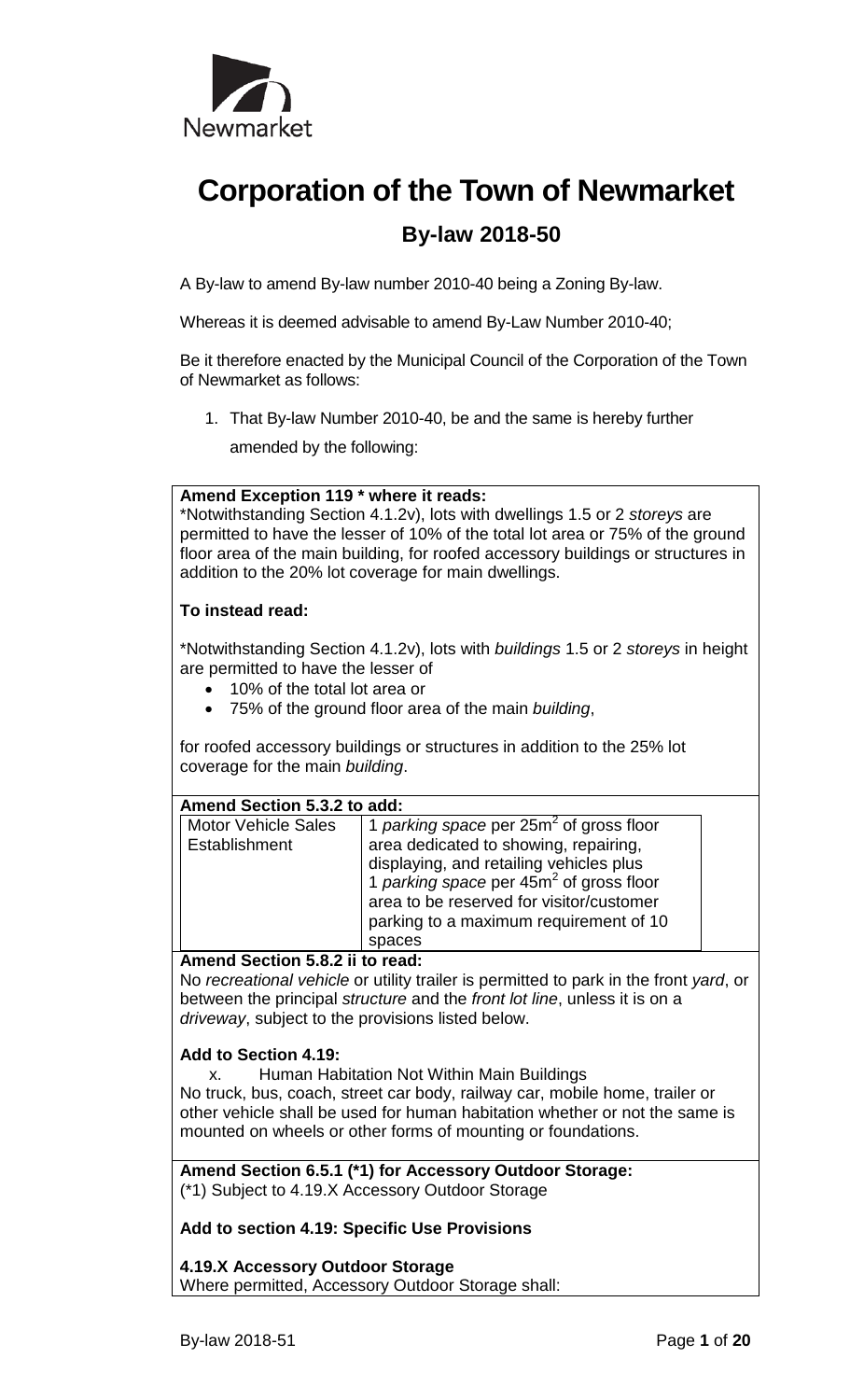- not exceed 30% of the lot area;
- not be visible from a street;
- be screened by an opaque fence;
- only be located in a side and/or rear yard;
- be located no nearer to a lot line than 1.5 metres or to a street line than 4.5 metres;
- not be located in any landscaped area or required parking area; and
- not exceed 4.5m in height.

## **Amend the definitions to include:**

Micro-Industrial use

Means the small-scale production, processing, packaging and storage of food or beverages, and/or other goods produced in limited quantities, where such an establishment includes an ancillary restaurant, retail food store or retail store use through which such goods are sold or served to the public on-site, and which goods may be sold or distributed wholesale to off-site users or resellers.

#### **Amend the permitted uses listed in 6.3, 6.4, and 6.5 to include Micro-Industrial use as a permitted use in the following zones:**

- CS
- CR-1
- CR-2
- UC-D1
- UC-D2
- EM
- EG
- EH

#### **Add to section 4.19: Specific Use Provisions**

#### **Add section 4.19.X: Micro-Industrial uses**

Where a *Micro-Industrial* use is permitted, the following requirements shall apply:

- i) A *Micro-Industrial* use is only permitted when accompanied by a *retail* and/or *restaurant use* retailing products produced on-site.
- ii) All production, retailing, and distribution associated with a *Micro-Industrial use* must take place within a *building* and no outdoor storage is permitted. Outdoor areas for consumption are permitted subject to all requirements of this by-law.
- iii) Where permitted in an EG *zone*, *retail* associated with a *Micro-Industrial use* shall not exceed 40% of the GFA of the *premises* in which it is located. Where permitted in an EH *zone*, *retail* associated with a *Micro-Industrial use* shall not exceed 20% of the GFA of the *premises* in which it is located.

## **Delete the existing CO-1-4 zone on 482 Queen Street and replace it with the following.**

| Exception                                                     | Zoning | Map              | <b>By-Law Reference</b> | <b>File Reference</b> |
|---------------------------------------------------------------|--------|------------------|-------------------------|-----------------------|
|                                                               |        |                  | 1983-71                 |                       |
|                                                               |        |                  | 1988-138                |                       |
| 146                                                           | CO-146 | 12               | 2018-50                 |                       |
| Location:<br>i)                                               |        | 482 Queen Street |                         |                       |
| ii)<br>Development standards:                                 |        |                  |                         |                       |
| a. The permitted commercial floor area shall not be less than |        |                  |                         |                       |
| forty-five square metres.                                     |        |                  |                         |                       |
| iii)<br>Permitted uses:                                       |        |                  |                         |                       |
| a. Only the following uses are permitted: Medical Office or   |        |                  |                         |                       |
| Office in conjunction with a dwelling unit.                   |        |                  |                         |                       |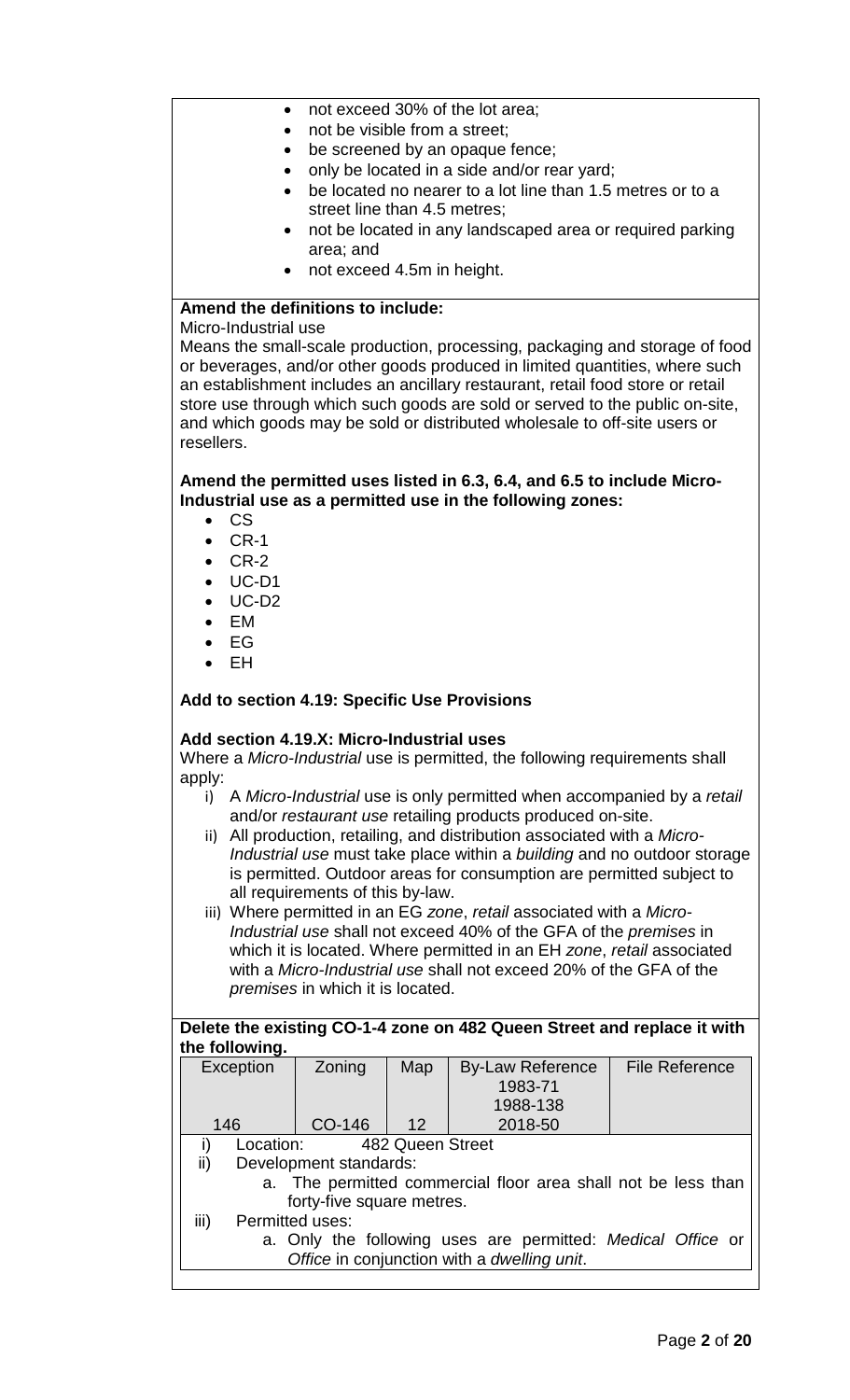| Delete the CO-1 zone where it applies to for 64-66 Prospect Street and<br>replace it with the following.                                                                                                                                                                                                                                                                                                                                                           |                                      |                 |                                                                                                                                     |                       |  |
|--------------------------------------------------------------------------------------------------------------------------------------------------------------------------------------------------------------------------------------------------------------------------------------------------------------------------------------------------------------------------------------------------------------------------------------------------------------------|--------------------------------------|-----------------|-------------------------------------------------------------------------------------------------------------------------------------|-----------------------|--|
|                                                                                                                                                                                                                                                                                                                                                                                                                                                                    |                                      |                 |                                                                                                                                     |                       |  |
| Exception                                                                                                                                                                                                                                                                                                                                                                                                                                                          | Zoning                               | Map             | <b>By-Law Reference</b><br>1983-70                                                                                                  | <b>File Reference</b> |  |
| 147                                                                                                                                                                                                                                                                                                                                                                                                                                                                | CO1-147                              | 12 <sup>2</sup> | 2018-50                                                                                                                             |                       |  |
| i)<br>Location:                                                                                                                                                                                                                                                                                                                                                                                                                                                    |                                      |                 | 64-66 Prospect Street                                                                                                               |                       |  |
| ii)                                                                                                                                                                                                                                                                                                                                                                                                                                                                | Development standards:               |                 |                                                                                                                                     |                       |  |
|                                                                                                                                                                                                                                                                                                                                                                                                                                                                    | be $772$ .                           |                 | a. Where a residential use is combined with a commercial use,<br>the minimum floor area of any residential dwelling unit shall      |                       |  |
| iii)                                                                                                                                                                                                                                                                                                                                                                                                                                                               | Permitted uses:                      |                 |                                                                                                                                     |                       |  |
|                                                                                                                                                                                                                                                                                                                                                                                                                                                                    |                                      |                 | a. Only the following uses are permitted: Medical Office or                                                                         |                       |  |
|                                                                                                                                                                                                                                                                                                                                                                                                                                                                    | Office; and                          |                 |                                                                                                                                     |                       |  |
|                                                                                                                                                                                                                                                                                                                                                                                                                                                                    | b. Not more than two dwelling units. |                 |                                                                                                                                     |                       |  |
|                                                                                                                                                                                                                                                                                                                                                                                                                                                                    |                                      |                 | Amend the following sections to replace the word ramp with driveway                                                                 |                       |  |
| or the word ramps with driveways:                                                                                                                                                                                                                                                                                                                                                                                                                                  |                                      |                 |                                                                                                                                     |                       |  |
|                                                                                                                                                                                                                                                                                                                                                                                                                                                                    | 5.5                                  |                 |                                                                                                                                     |                       |  |
|                                                                                                                                                                                                                                                                                                                                                                                                                                                                    | <b>Exception 57</b>                  |                 |                                                                                                                                     |                       |  |
|                                                                                                                                                                                                                                                                                                                                                                                                                                                                    | <b>Exception 62</b><br>$\bullet$     |                 |                                                                                                                                     |                       |  |
|                                                                                                                                                                                                                                                                                                                                                                                                                                                                    | <b>Exception 65</b><br>$\bullet$     |                 |                                                                                                                                     |                       |  |
|                                                                                                                                                                                                                                                                                                                                                                                                                                                                    | <b>Exception 92</b><br>$\bullet$     |                 |                                                                                                                                     |                       |  |
|                                                                                                                                                                                                                                                                                                                                                                                                                                                                    | Exception 108<br>$\bullet$           |                 |                                                                                                                                     |                       |  |
|                                                                                                                                                                                                                                                                                                                                                                                                                                                                    | Exception 111<br>$\bullet$           |                 |                                                                                                                                     |                       |  |
|                                                                                                                                                                                                                                                                                                                                                                                                                                                                    | Exception 116                        |                 |                                                                                                                                     |                       |  |
| Amend the following sections to replace the word ramp with<br>underground parking driveway ramp:<br><b>Exception 51</b><br>Exception 119                                                                                                                                                                                                                                                                                                                           |                                      |                 |                                                                                                                                     |                       |  |
| <b>Add definition:</b>                                                                                                                                                                                                                                                                                                                                                                                                                                             |                                      |                 |                                                                                                                                     |                       |  |
| <b>Food Vehicle</b><br>Food Vehicle means the accessory use that is an outdoor vehicle not<br>permanently affixed to the ground and capable of being moved on a daily<br>basis, from which food and/or refreshments are provided for sale or sold, and<br>includes a motorized, self-propelled vehicle (i.e. food truck), a vehicle that is<br>not self-propelled, but can be towed (i.e. food trailer) and a vehicle moved by<br>human exertion (i.e. food cart). |                                      |                 |                                                                                                                                     |                       |  |
| Add to section 4.19: Specific Use Provisions                                                                                                                                                                                                                                                                                                                                                                                                                       |                                      |                 |                                                                                                                                     |                       |  |
| <b>Add Section 4.19.X: Food Vehicles</b>                                                                                                                                                                                                                                                                                                                                                                                                                           |                                      |                 |                                                                                                                                     |                       |  |
| i)<br>zone.                                                                                                                                                                                                                                                                                                                                                                                                                                                        |                                      |                 | Notwithstanding Section 4.1.1, a Food Vehicle as an accessory<br>use is not permitted in a Residential zone, save and except the R5 |                       |  |
| ii)<br>Vehicle.                                                                                                                                                                                                                                                                                                                                                                                                                                                    |                                      |                 | Notwithstanding Section 5, no parking is required for a Food                                                                        |                       |  |

## **Amend section 5.3.2, 4.15, 6.3, 6.4, 6.5 to:**

• delete Motor Vehicle Repair Facility

#### **Amend the definitions to:**

• delete the definition of Motor Vehicle Repair Facility

## **Amend the definitions of Motor Vehicle Service Shop to read:**

Means a *premises* used to conduct repairs of *motor vehicles* of a mechanical or structural nature and may include an associated towing service, and *motor vehicle* rentals but does not include a *motor vehicle body shop* or impound yard. May also include a *premises* used to conduct diagnostic services, minor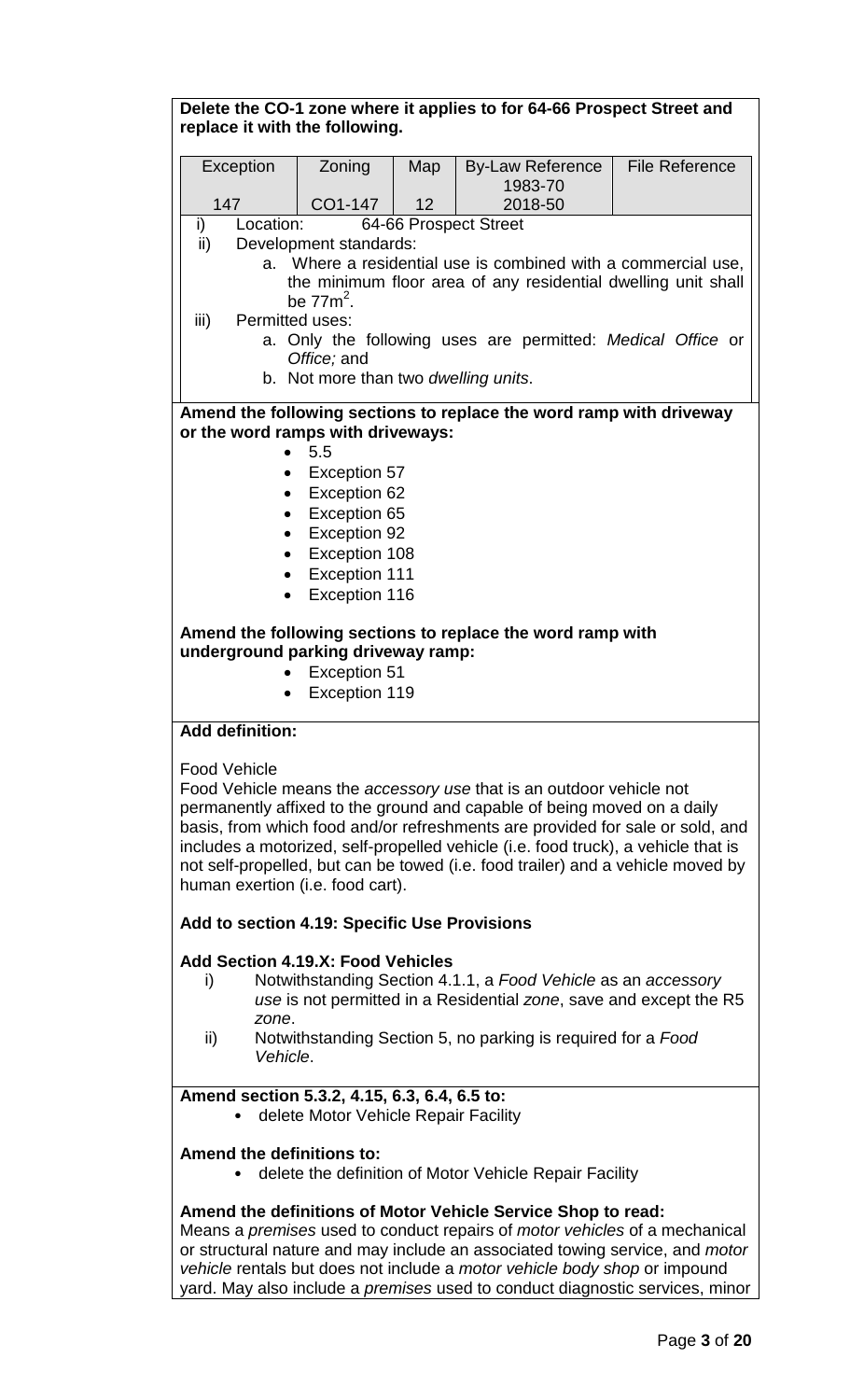repairs, equipping of *motor vehicles* or in which the replacement of incidental parts and services to *motor vehicles* are completed while the customer waits.

**Amend the Section 5.3.2 for the row Motor Vehicle Service Shop and Motor Vehicle Body Shop to:**

• delete the word "including" and replace it with the word "excluding"

**Amend Section 6.5.1 to add Motor Vehicle Service Shop as a permitted use in the following zones:**

- EG
- EH

#### **Amend section 5.3.2 to:**

• delete the row for Place of Entertainment

#### **Amend the definitions to:**

• delete the definition of *Place of Entertainment*

#### **Amend the definitions of** *Commercial Athletic Centre* **to read:** *Commercial Recreation Centre*

Means a commercial establishment in which facilities are provided for recreational athletic activities and may include associated facilities such as a sauna, *office* space, yoga studio, retail shop and related lounge facilities but shall not include a *private club*. May also include a *premises* where leisure activities are offered for gain or profit such as a cinema, arts theatre, billiard or pool rooms, bowling alley, or similar activity for the enjoyment of the public but shall not include an *adult entertainment parlour* or a *nightclub*.

#### **Amend the by-law to:**

- delete all reference to *Place of Entertainment*
- replace all references to Commercial Athletic Centre with Commercial Recreation Centre
- add Commercial Recreation Centre as a permitted use in UC-D1 and UC-D2 zones
- implement a parking requirement of 1 *parking space* per 20m<sup>2</sup> of gross floor area for use by the public.

#### **Amend Exception 102 to:**

• replace Place of Entertainment with Commercial Recreation Centre

#### **Amend Exception 61 to read:**

iii) Uses: Only permitted use is as a landscaped buffer and no buildings or structures shall be permitted.

## **Amend Section 6.2.3 (\*3) and (\*4) to read:**

(\*3) 6 metres between blocks of row or townhouses or 3 metres from *lot line*. (\*4) 3.6 metres between pairs of link dwellings or 1.8 metres from *lot line*.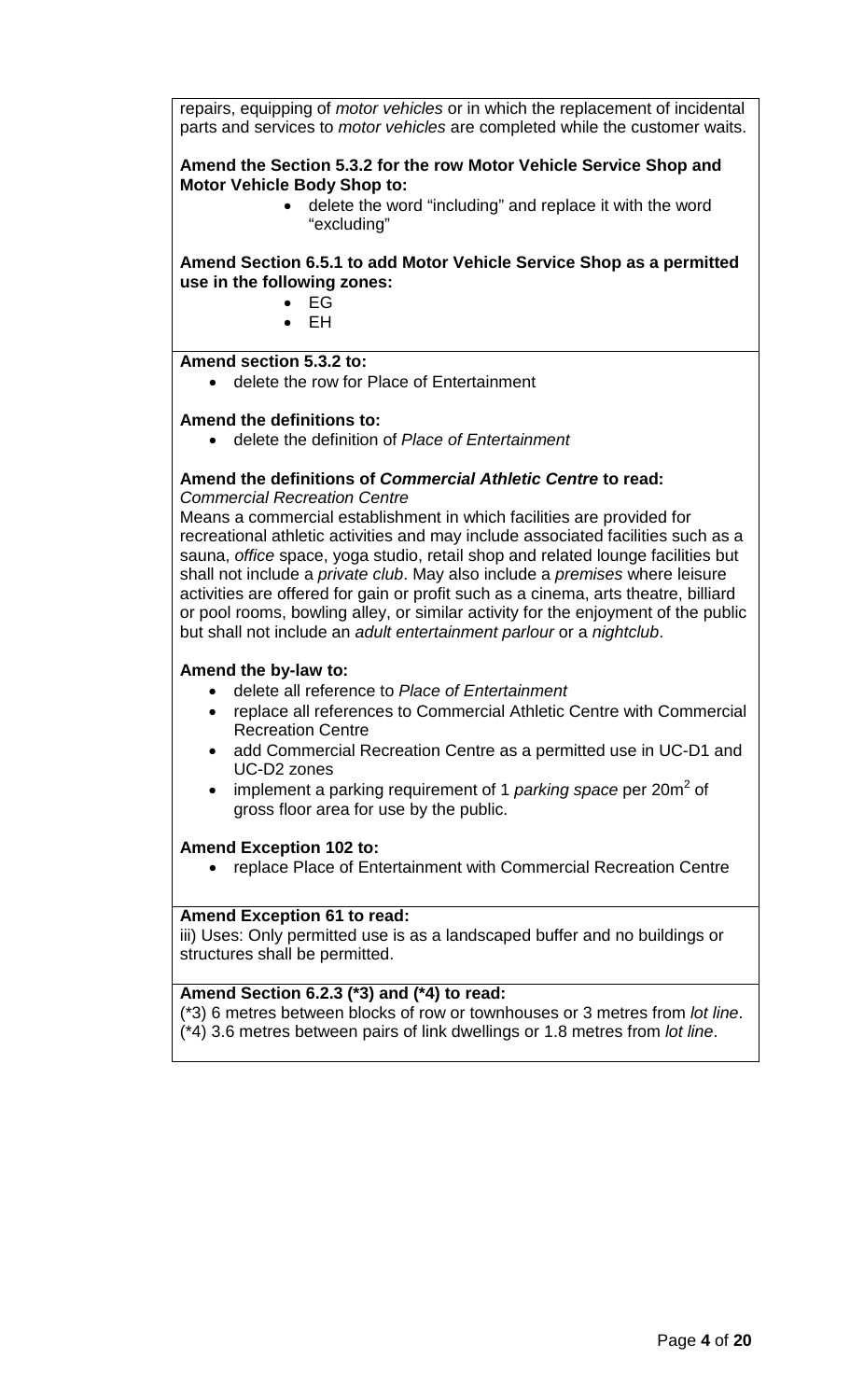#### **Add to Section 4.2:**

Where an encroachment is permitted, it is subject to the following conditions:

- **i)** Decks or patios that are permitted to encroach may have a deck, balcony, gazebo, pergola, or awning above them provided that:
	- a. Any deck is constructed of a floor with slats and spaces between them and not a solid floor
	- b. Any awning is retractable, is not a permanently extended fixture, and does not extend farther from the structure than the deck or patio
	- c. Any pergola or gazebo complies with the requirements of a Residential Accessory Structure concerning required setbacks and maximum height from grade, regardless of whether they are attached to the deck or main structure or they are detached from same.
- **ii)** Where the existing side-yard setback of the principal structure is less than the required side-yard setback for a deck, a deck that is attached to the main structure may be located as close to the side lot line as the principal structure.

#### **Amend Section 5.3.2 as follows:**

| 0.33 parking space per<br>licensed patient bed<br>plus 1 space per 100m <sup>2</sup><br>of gross floor area<br>used for all other | Long Term Care Facility |
|-----------------------------------------------------------------------------------------------------------------------------------|-------------------------|
|-----------------------------------------------------------------------------------------------------------------------------------|-------------------------|

## **Amend Section 5.2.2 to read:**<br>5.2.2 Parking Space D

Parking Space Design

i) The minimum required size of a *parking space* shall be as follows:

| Number of<br>required spaces | <b>Parking space</b><br>configuration | <b>Minimum size</b> |
|------------------------------|---------------------------------------|---------------------|
| Fewer than 5                 | Parallel                              | 2.6m by 6.7m        |
|                              | Perpendicular                         | 2.6m by 5.0m        |
| 5 or More                    | Parallel                              | 2.6m by 6.7m        |
| Perpendicular                |                                       | 2.7m by 5.5m        |

ii) The width of the drive aisle adjacent to a parking space shall be in accordance with the following standards:

| <b>Minimum Aisle</b><br>Angle of<br><b>Parking Space</b><br>Width |            | <b>Direction</b> |
|-------------------------------------------------------------------|------------|------------------|
| 45 degrees                                                        | 4.5 metres | One Way          |
| 90 degrees                                                        | 6.0 metres | Two Way          |

- iii) Barrier-free parking spaces will be provided in two types, and in the quantities stated in Section 5.3.6:
	- i) Type A ("Van"): Minimum size of 3.4m by 5.5 m
	- ii) Type B: Minimum size of 2.6m by 5.5m

Every accessible parking space must have an access aisle adjacent to the space. An access aisle may be shared by two adjacent accessible parking spaces. The minimum width of an access aisle is 1.5m.

i) Access aisles must be demarcated with high tonal contrast diagonal lines to discourage vehicles from parking in them.

**Amend Section 5.5 under Required Parking Spaces: 5 or more to add:** xi) A continuous, uninterrupted pedestrian connection of a minimum of 1.5m in width and a material type visually and physically distinct from the *parking*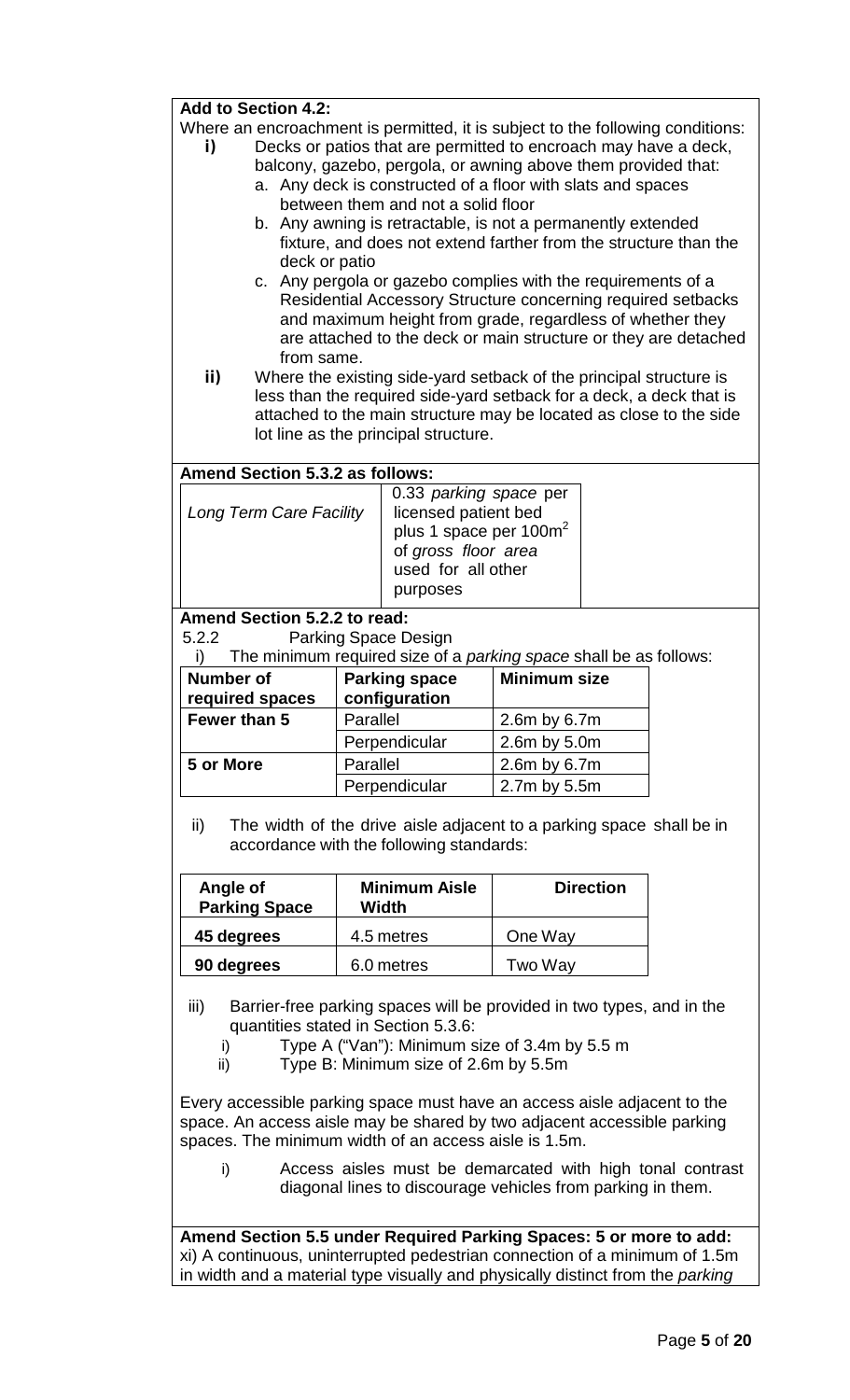*lot* surface shall be provided from a *sidewalk* to the principal entrance of each *building.* If no sidewalk abuts the property, the connection will be provided from the abutting *street*. Where parking spaces are configured such that the front or rear of parked vehicles will be adjacent to a pedestrian connection, the pedestrian connection shall be 1.8m in width.

| Amend the following sections to replace the terms as follows: |                              |                   |  |  |
|---------------------------------------------------------------|------------------------------|-------------------|--|--|
| <b>Section</b>                                                | To remove                    | To replace with   |  |  |
| 4.1.2, 4.2,                                                   | <b>Urban Centre</b>          | Downtown          |  |  |
| 4.14.1                                                        | Urban Centre                 | <b>Delete</b>     |  |  |
|                                                               |                              | section           |  |  |
| 4.21                                                          | <b>Urban Centre</b>          | Downtown Zone     |  |  |
|                                                               |                              | or Urban          |  |  |
|                                                               |                              | Centres           |  |  |
|                                                               |                              | Secondary Plan    |  |  |
|                                                               |                              | zone              |  |  |
| 5.3.3                                                         | <b>Urban Centre</b>          | Delete section    |  |  |
|                                                               |                              | outside of        |  |  |
|                                                               |                              | <b>UCSP</b>       |  |  |
| 5.3.4                                                         | <b>Historic</b>              | Downtown          |  |  |
|                                                               | Downtown                     | Zones             |  |  |
|                                                               | Urban Centre                 |                   |  |  |
|                                                               | Zone                         |                   |  |  |
| 5.4.1                                                         | <b>Urban Centre</b>          | Downtown and      |  |  |
|                                                               | and                          | Commercial        |  |  |
|                                                               | Commercial                   | Zones             |  |  |
|                                                               | Zones                        |                   |  |  |
| 5.4.1                                                         | <b>Urban Centre</b>          | <b>Delete</b>     |  |  |
|                                                               | Zones                        | section           |  |  |
| 5.4.3                                                         | <b>Urban Centre</b>          | Downtown          |  |  |
|                                                               | Zone                         |                   |  |  |
| 5.6.1                                                         | <b>Urban Centre</b>          | Downtown          |  |  |
|                                                               | Zones<br><b>Urban Centre</b> | Zones             |  |  |
| 5.6.3, 5.6.4                                                  |                              | Downtown          |  |  |
| 5.7.5                                                         | Urban Centre<br>Zones        | Downtown<br>Zones |  |  |
| 6.1                                                           | <b>Urban Centre</b>          | Downtown          |  |  |
|                                                               | Zones                        | Zones             |  |  |
| 6.4                                                           | <b>Urban Centre</b>          | Downtown          |  |  |
|                                                               | Zones                        | Zones             |  |  |
| 6.4.1                                                         | <b>Historic</b>              | <b>Historic</b>   |  |  |
|                                                               | Downtown                     | Downtown Zone     |  |  |
|                                                               | <b>Urban Centre</b>          | $(UC-D1)$         |  |  |
|                                                               | Zone (UC-D1)                 |                   |  |  |
| 6.4.1, 6.4.2                                                  | Downtown                     | Downtown Zone     |  |  |
|                                                               | <b>Urban Centre</b>          | $(UC-D2)$         |  |  |
|                                                               | Zone (UC-D2)                 |                   |  |  |

#### **Amend section 5.81 to read:**

i) On any *lot* within a Residential *Zone*, the parking or storage of any *commercial motor vehicle* is not permitted unless wholly located within an enclosed garage. Only one such *vehicle* may be stored or parked within a garage on a lot in a Residential *Zone*.

## **Add definition:**

#### *Commercial motor vehicle*

A motor vehicle, equipment, or trailer designed to be used for commercial purposes that includes but is not limited to: catering or canteen trucks, a *food vehicle*, buses, cube vans, tow trucks, tilt and load trucks or trailers, dump trucks, tractor trailers, semitrailers, or construction equipment that is selfpropelled or designed to be towed. For greater clarity, this definition does not include vehicles that are used for commercial purposes but are otherwise of a physical form that does not meet this definition.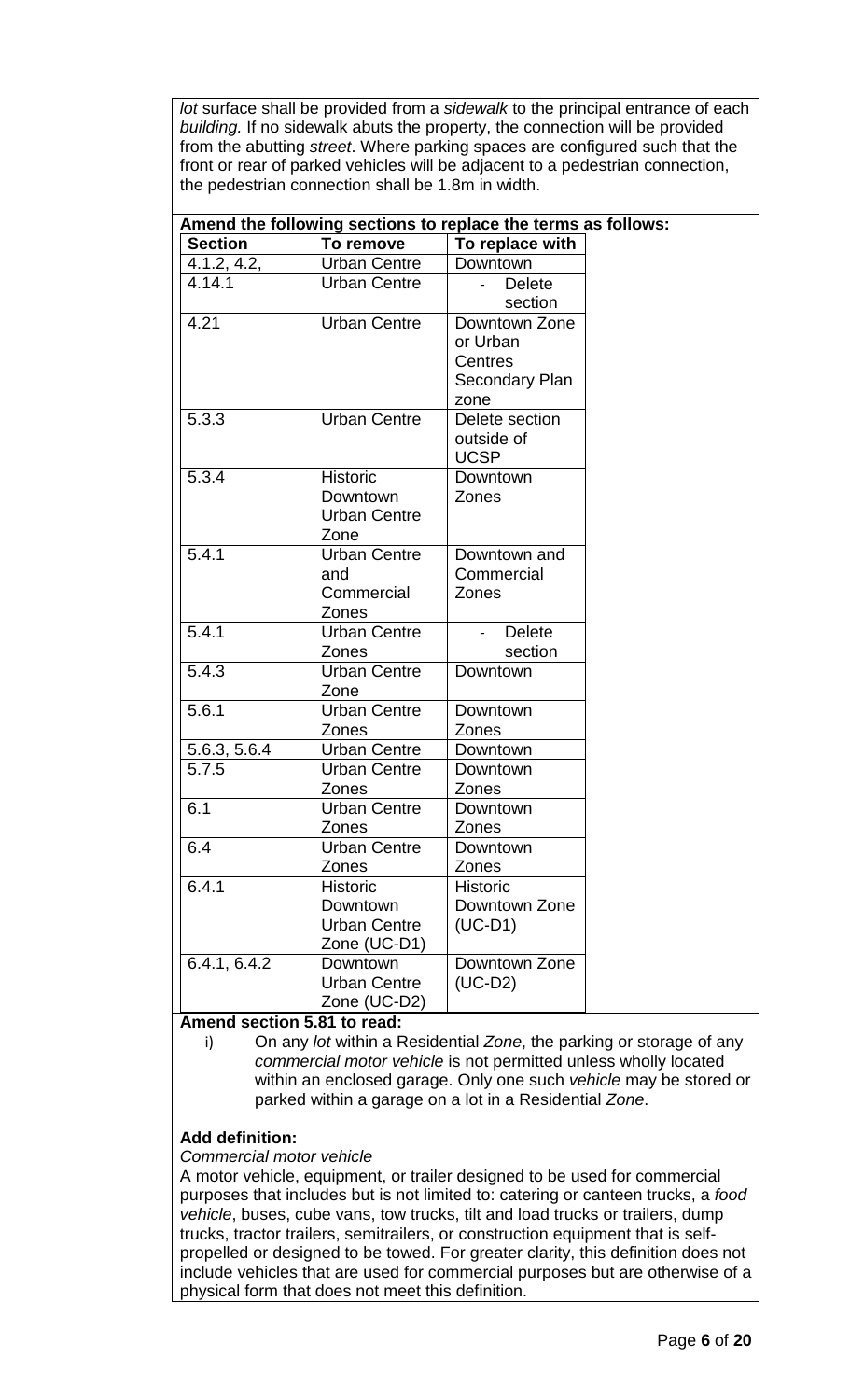## **Delete permitted encroachment for Canopies/Porticoes. Amend permitted encroachment for Porches to include Porticoes, reading:**

| Applicable<br>Required Yard(s) | <b>Required Setback</b><br>or Permitted |
|--------------------------------|-----------------------------------------|
|                                | Encroachment                            |
|                                | May encroach 2.4<br>metres into the     |
|                                | required yard                           |
|                                | including eaves,                        |
|                                | cornices and                            |
|                                | steps but no                            |
|                                | closer than 1.5                         |
|                                | metres to the lot                       |
|                                | line.                                   |
|                                | <b>Front and exterior</b><br>side yards |

## **Amend Exception 119 Section ii) a) to read:**

Maximum Height: 10.0 metres

For the purposes of this exception, height shall be measured from the average front grade of the dwelling to the highest portion of the roof.

## **Amend Section 4.8 to read:**

4.8 LEGAL NON-CONFORMING USES

This By-Law shall not prevent the *use* of any land, *building* or *structure* for any purpose prohibited by this By-Law if such land, *building* or *structure* was lawfully used for such purpose on the day of passing of this By-Law, and provided that such land, *building* or *structure* continues to be used for that purpose.

## 4.8.1 Restoration to a Safe Condition

Nothing in the By-Law shall prevent the strengthening to a safe condition or the reconstruction of any *building* or *structure* or part of any such *building* or *structure* that is used for a legally *non-conforming use* as provided for in Section 4.8, provided such alteration or repair does not increase the *height*, size or volume or change the *use* of such *building* or *structure*.

## **Amend the following definitions to read:**

## *Floor Area, Gross*

Means the aggregate of all floor areas of a *building* or *structure*, which floor areas are measured between the exterior faces of the exterior walls of the *building* at each floor level but excluding any *porch*, veranda, *cellar*, mechanical room or penthouse, or areas dedicated to parking within the *building*. For the purposes of this definition, the walls of an inner court shall be deemed to be exterior walls. For the purposes of calculating required parking spaces, all common areas within buildings including hallways, stairways, elevator shafts, service/mechanical rooms, washrooms, garbage/recycling rooms, staff locker and lunch rooms, loading areas, amenity space and any space with a floor to ceiling height of less than 1.8 metres shall be excluded.

## *Floor Area, Net*

Means the aggregate of the floor areas of a *building*, but excluding common hallways, stairways, elevator shafts, service/mechanical rooms, washrooms, garbage/recycling rooms, staff locker and lunch rooms, loading areas, areas dedicated to parking within the *building*, and any space with a floor to ceiling height of less than 1.8 metres.

**Amend the section of the encroachment table in Section 4.2 related to Porches to read:**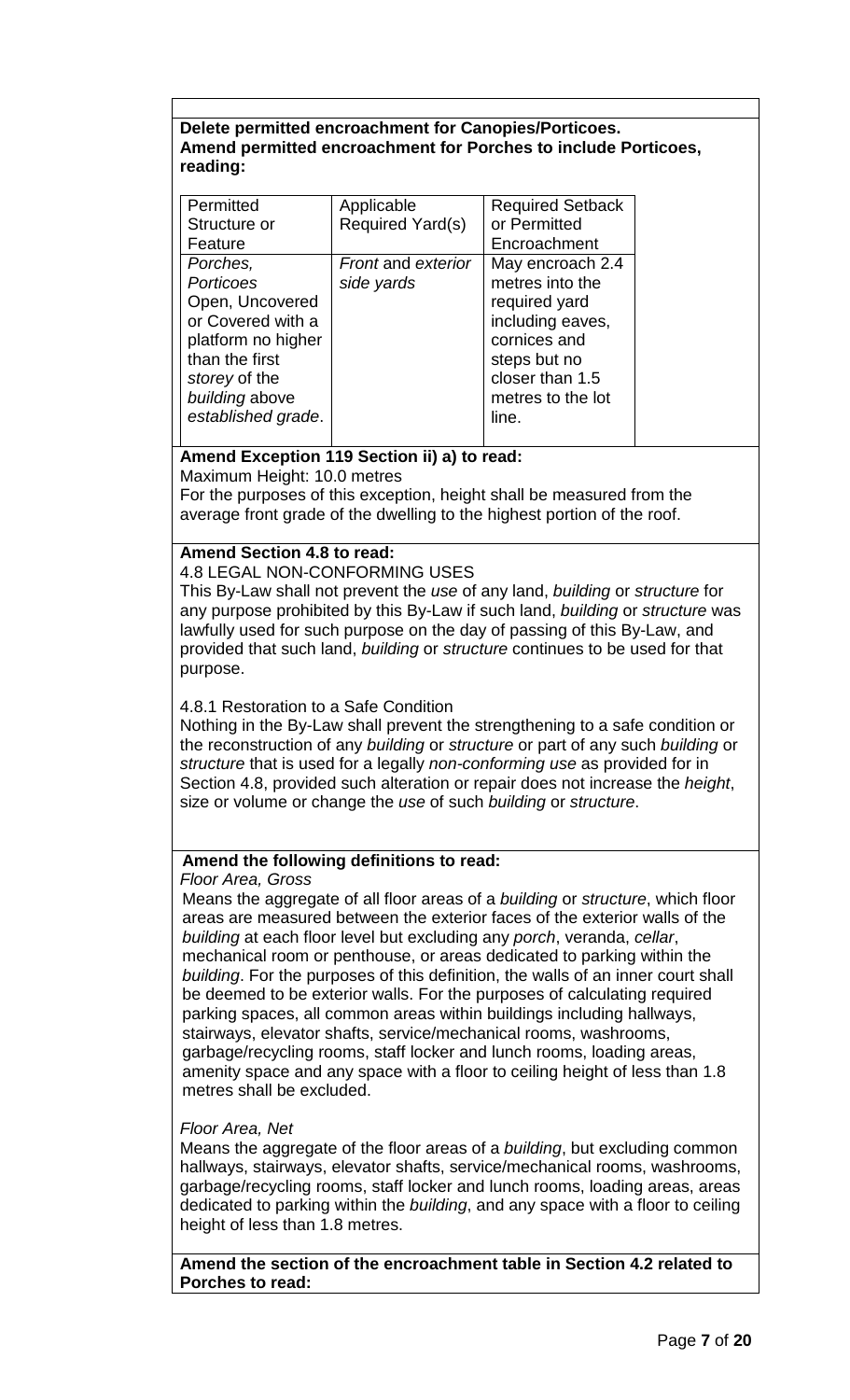Porches - Open, Uncovered or Covered with a platform no higher than the floor of the first storey of the building above established grade

#### **Add section 4.4 vii:**

In the Floodplain and Other Natural Hazards (FP-NH) zone as delineated by the Lake Simcoe Region Conservation Authority, swimming pools are permitted subject to the requirements of the LSRCA.

#### **Amend Section 4.4 iii):**

Any *patio, deck, residential structure, accessory,* or other structure associated with a *pool* shall be constructed in accordance with the provisions contained in this Zoning By-law including Section 4.2.

**Amend Section 1.9 a) i)** Subject to 2003-121 (Oak Ridges Moraine)

## **Add to section 4.19: Specific Use Provisions Add section 4.19.X: Single Detached Dwellings**

For greater clarity, unless otherwise specified in this by-law, where a *dwelling, detached* is permitted as a use only one *dwelling, detached* is permitted on the *lot*.

**Delete** Section 6.5.1 (\*6).

## **Amend Section 7.1.1 to read:**

Prohibited Uses

The following *uses* are not permitted within the Floodplain and Other Natural Hazards (FP-NH) Zone as determined by the Lake Simcoe Region Conservation Authority:

*Group Home*;

*Special Needs Facility*;

*Accessory Dwelling Unit*; and,

□ All other *uses* in accordance with Section 3.1.5 of the Provincial Policy Statement, or its successor thereto.





| Amend the zone for 852 Gorham Street to add an exception as follows: |                       |     |                         |                       |
|----------------------------------------------------------------------|-----------------------|-----|-------------------------|-----------------------|
| Exception                                                            | Zoning                | Map | <b>By-Law Reference</b> | <b>File Reference</b> |
|                                                                      |                       |     | 2018-50                 |                       |
| 148                                                                  | R <sub>1</sub> -B-148 | 14  | 2018-50                 |                       |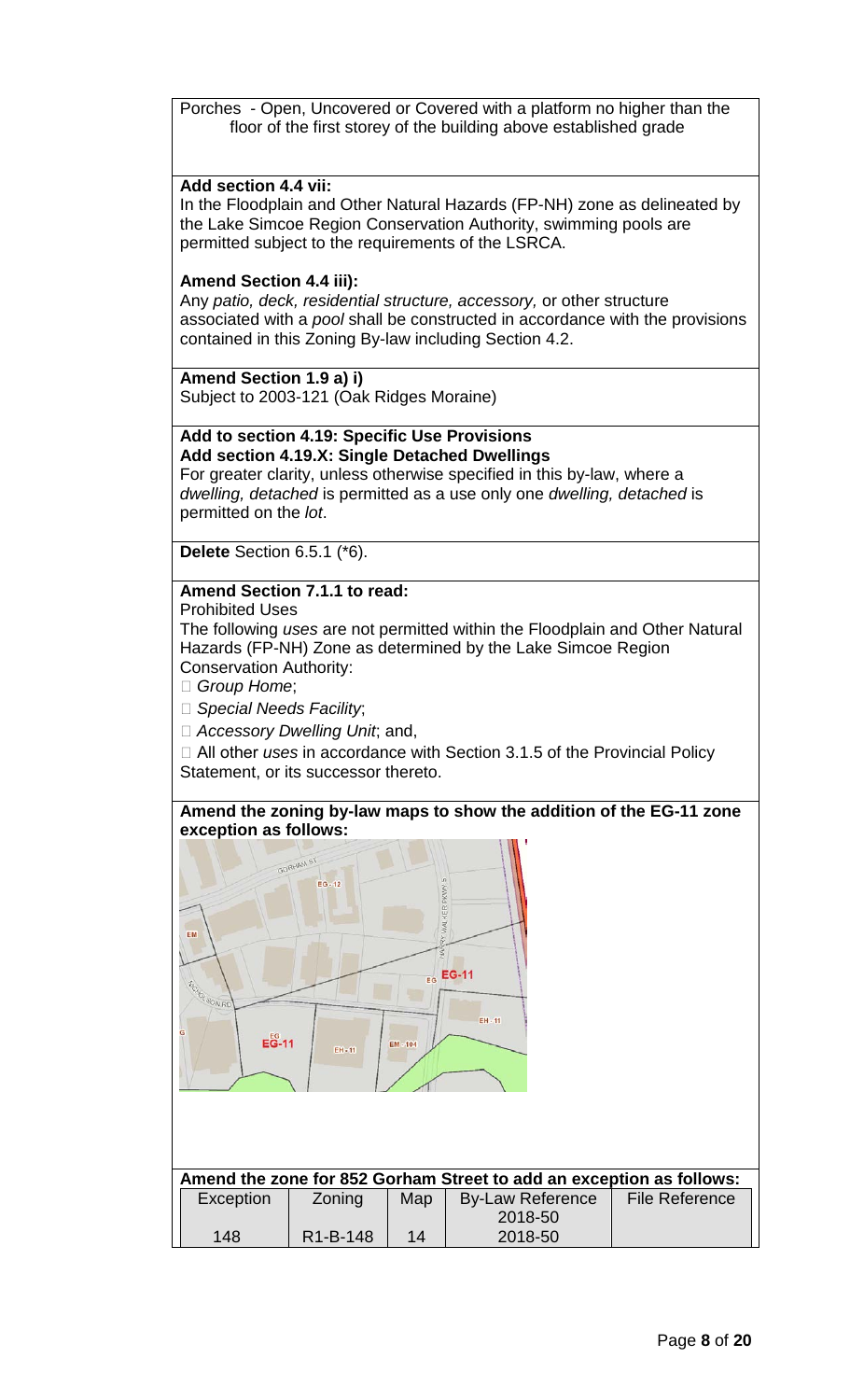#### i) Location: 852 Gorham Street

- ii) Permitted uses:
	- a. In addition to uses otherwise permitted, the following uses are permitted:
	- b. a *Veterinary Clinic*
	- a. a *Veterinary Hospital*

#### **Amend the zone for 820 Gorham Street to I-B.**

#### **Add definition of Retirement Residence:**

*Retirement Residence* means a building or part of a building licensed in accordance with applicable provincial legislation that is designed and used to provide accommodation primarily to retired persons or couples where each private bedroom or suite of rooms comprising a living unit has a separate private bathroom and separate entrance from a common hall but where common facilities for the preparation and consumption of food are provided, and where common lounges, recreation rooms and medical care facilities may also be provided.

## **Amend Section 6 to permit a Retirement Residence in the following zones:**

UC-R, UC-D1, UC-D2, I-A, I-B

#### **Amend Section 5 to add the following parking requirement:** Retirement Residence:

0.5 *parking space* per unit *plus 0.25 parking spaces* per unit for visitors

|                     | Amend Section 4.2 provision for Eaves to read: |                         |
|---------------------|------------------------------------------------|-------------------------|
| Permitted           | Applicable                                     | <b>Required Setback</b> |
| Structure or        | Required Yard(s)                               | or Permitted            |
| Feature             |                                                | Encroachment            |
| Eaves,              | Any Yard                                       | May encroach into       |
| eavestroughs,       |                                                | a required yard a       |
| gutters, or similar |                                                | maximum of 0.7          |
| features            |                                                | metres, and may         |
|                     |                                                | be no closer to         |
|                     |                                                | a lot line than 0.3     |
|                     |                                                | metres.                 |

#### **Amend the introduction to Section 5.3.1 to read:**

The minimum, off-street parking requirements for *residential uses* shall be as follows:

#### **Add (\*x) to the requirement in Section 5.3.1 for Dwelling, Detached; Dwelling, Link; Dwelling, Semi-Detached; Dwelling, Duplex; and Dwelling, Townhouse.**

(\*x) Required *parking spaces* shall be provided exterior of any *garage* unless otherwise permitted by this by-law.

## **Add Section 4.X : Garbage and Waste Management**

Garbage containment shall be located within either a *building,* or a garbage enclosure surrounded by an opaque fence no less than 1.8m in height, in the following *zones* or where the following *uses* are being undertaken:

- Any Commercial *zone*;
- Any Employment *zone*;
- Any Institutional *zone*;
- Any Open Space *zone*; or
- Any lot containing an *Apartment Building.*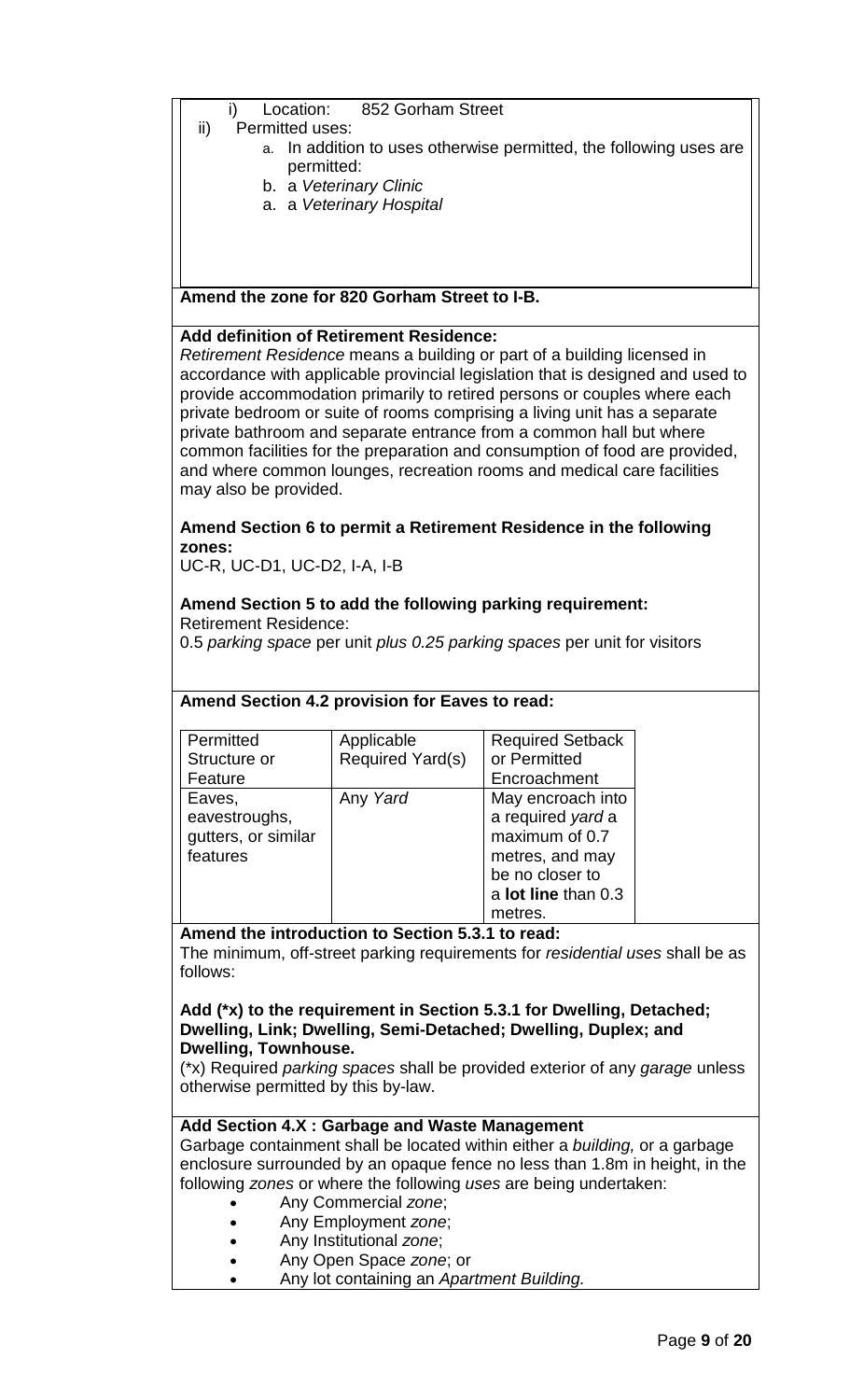A *structure* primarily used for garbage containment or a garbage enclosure shall not be located:

- In a front yard;
- In an exterior side yard;
- In any minimum yard abutting a Residential, Institutional, Urban Centre, or Open Space Zone; or
- Within any required landscaped areas.

A *building* used for garbage containment or a garbage enclosure shall be located in accordance with an approved site plan.

#### **Amend Section 6.2.1 to:**

Include Private Home Daycare as a permitted use in R1, R2, R3, R4, and R5 zones.

## **Amend Section 6.2.1 to:**

Amend (5) to read:

(\*) A Private Home Daycare must adhere to the requirements of the Child Care and Early Years Act or its successor legislation. For greater clarity, this act limits the number of children who may be supervised at any one time in a private home daycare.

## **Amend the definition of Private Home Daycare to read:**

Private Home Daycare

Means the *use* of a *dwelling unit* for temporary care of six or fewer children in exchange for compensation for a continuous period not exceeding 24 hours.

#### **Amend Section 6.2.2 to:**

Add an Exterior Side Lot Line setback of 3.0m for G, K, and N lots and 2.4m for L & M lots.

## **Amend Section 6.2.2 to:**

Include 50% as maximum lot coverage for P & R lots.

#### **Amend definition of Domestic Animal Care Facility to read:**

Domestic Animal Care Facility

Means a service commercial establishment in which domestic animals are cared for on a short term daily basis in an open setting and may include accessory grooming and training facilities but excludes a *kennel*.

## **Add definition**

Kennel:

Means premises used for boarding, training, or breeding of dogs, cats, or other domestic animals. For greater clarity, does not include a *Domestic Animal Care Facility*.

## **Amend section 4.1.5 to read:**

4.1.5 Satellite Dishes and Antennas

Satellite dishes with a maximum width of 1.0 metre each are permitted in any *zone* provided they are mounted on an exterior wall, roof or chimney of a *building* of the *lot* on which it is located.

Antennae with a maximum height of 1.5 metres greater than the permitted maximum height for the building to which they are affixed are permitted in any *zone* provided they are mounted on an exterior wall, roof or chimney of a *building* of the *lot* on which it is located.

In a Residential *Zone*, not more than 2 cumulative satellite dishes and antennae shall be permitted per *dwelling unit* on the *lot*.

**Amend Section 4.2 to add:**

Accessory Structures: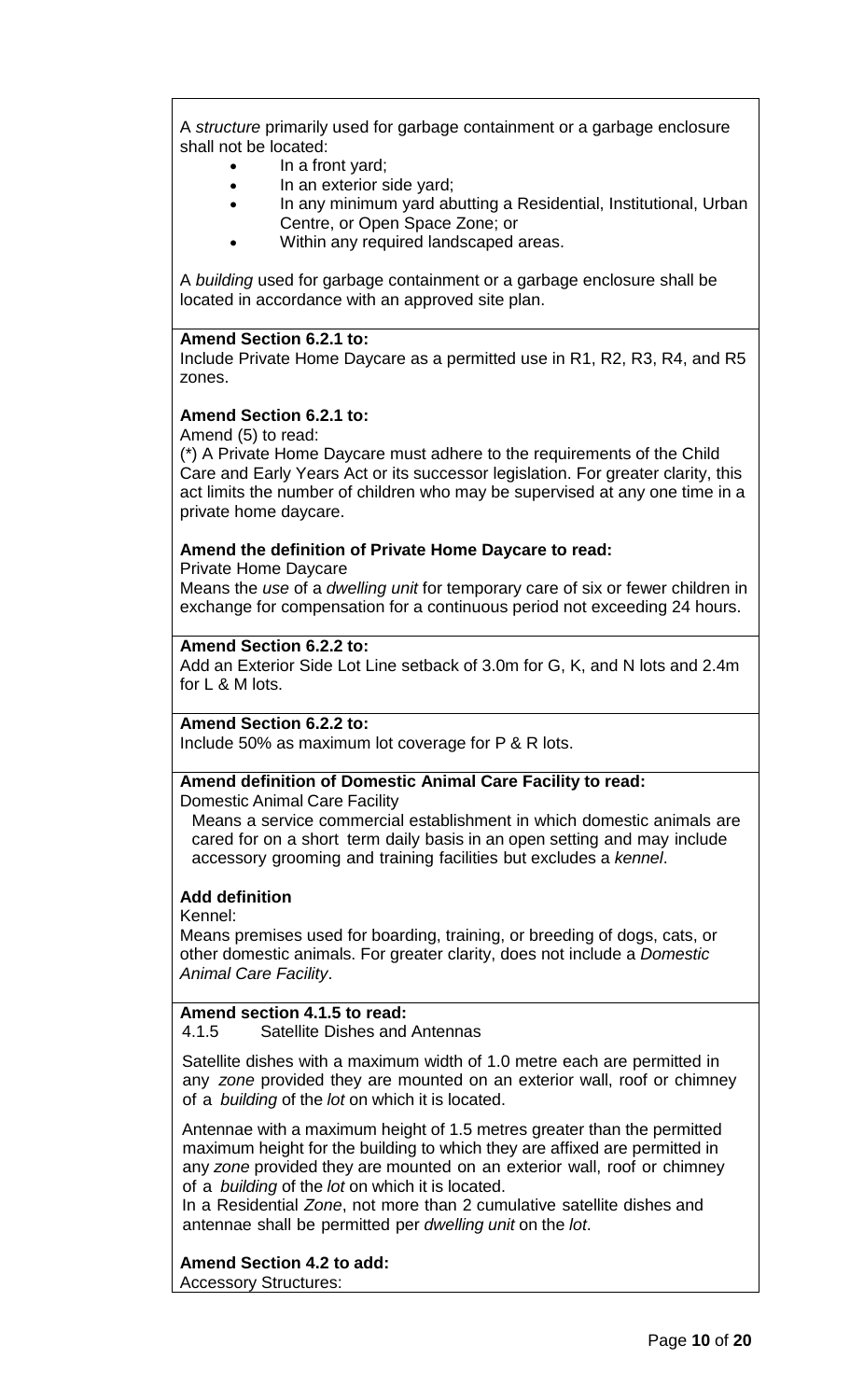| Permitted in<br>Not closer than<br>Antennae or<br>0.2m from any<br>satellite dishes<br>any yard.<br>(Wall mounted<br>lot line.<br>in accordance<br>with Section<br>4.1.5 of this By-<br>law) |  |  |  |
|----------------------------------------------------------------------------------------------------------------------------------------------------------------------------------------------|--|--|--|
|                                                                                                                                                                                              |  |  |  |

#### **Add definition for Structure, Attached:**

Any structure that is attached to another structure by a common wall or by a common roof structure.

#### **Amend 5.3.3 to include:**

iv) Shall be located in accordance with Section 5.4.1.

#### **Add definition:**

*Carpool space* or *High Occupancy Vehicle Space* A designated parking space for vehicles to be used only by vehicles carrying more than one occupant.

#### **Amend section 5.3.7 to read:**

*Carpool parking spaces* shall be provided in conjunction with developments involving *financial institution, hospital, library, medical clinic, medical office, medical laboratory, office, elementary school, secondary school,* or *postsecondary school* uses and shall be included as part of the overall parking requirement as the lesser of:

- i) 5% of the total required parking supply for any of these nonresidential uses, or
- ii) 2.0 parking spaces

For each required *carpool parking space* provided the total parking requirement may be reduced by 2 spaces. *Carpool parking spaces* shall be located in immediate proximity to the principal entrance of the building, second only to parking spaces reserved as barrier-free *parking spaces*. iii) Carpool spaces are to be reserved for the exclusive use of vehicles carrying more than one occupant. Carpool spaces are to be indicated with Town-approved signage.

## **Add the definitions:**

Bicycle Parking Space, Long-term

Long-term bicycle parking are spaces that are located in a building, enclosed in a lockable locker, or enclosed in a secured area with controlled access.

Bicycle Parking Space, Short-term

Short-term bicycle parking are spaces that are located outdoors, on a bicycle rack, or in an easily accessible location.

#### **Amend Section 5.3.8 to read:**

i) *Bicycle parking spaces* shall be provided as follows:

| Jse                   | <b>Required Bicycle</b>   |
|-----------------------|---------------------------|
| Retail, Service       | 2 Long-Term Bicycle       |
| Commercial,           | Parking Spaces and 5      |
| Office, Institutional | <b>Short-Term Bicycle</b> |
|                       | Parking Spaces space      |
|                       | for every 1000m of        |
|                       | gross floor area          |
|                       |                           |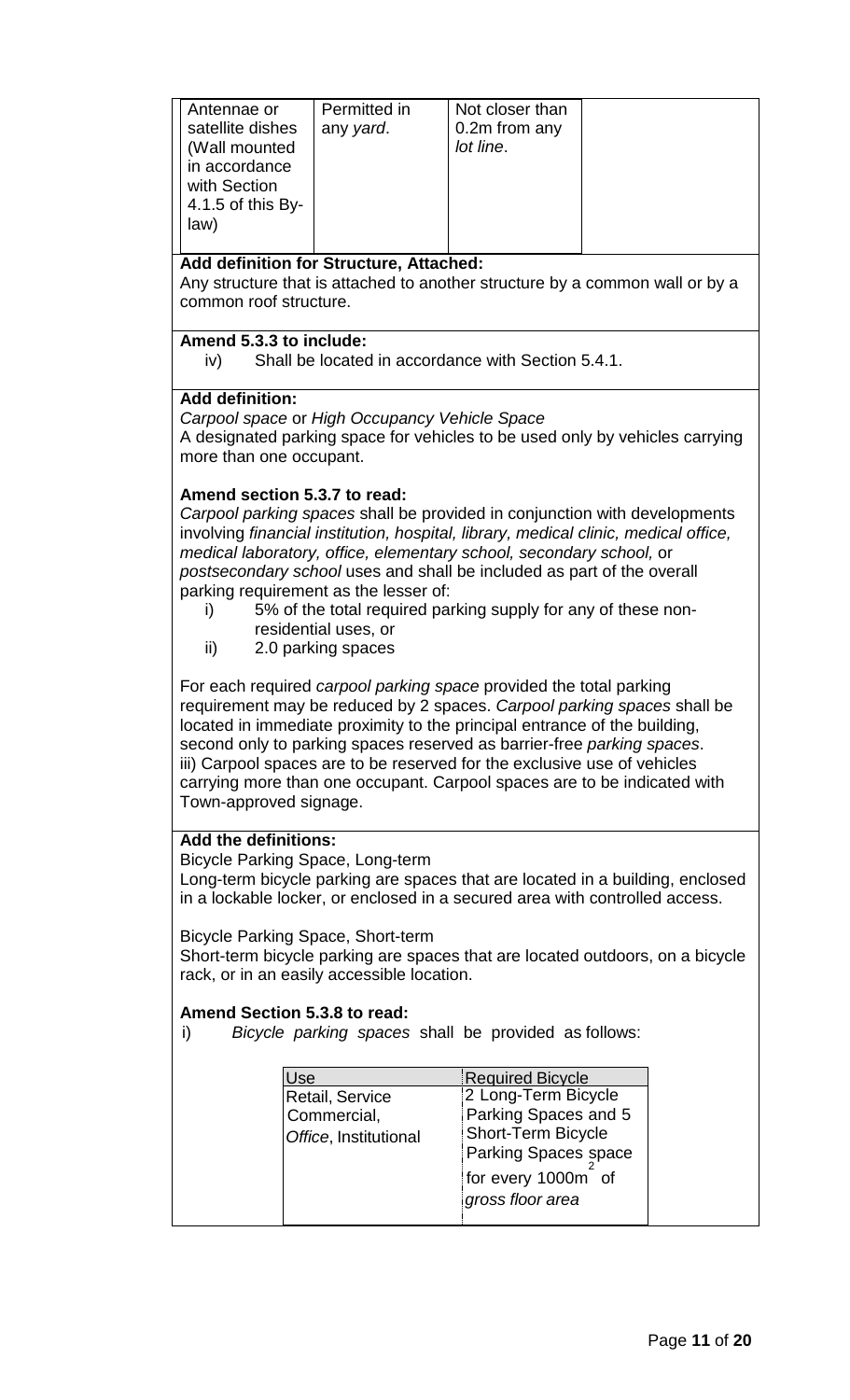|      |                                                                                                                                                                                                                                                                                 | Manufacturing/Industrial 2 Long-Term Bicycle | Parking Spaces and 2<br><b>Short-Term Bicycle</b><br>Parking Spaces space<br>for every 1000m of<br>gross floor area                            |  |
|------|---------------------------------------------------------------------------------------------------------------------------------------------------------------------------------------------------------------------------------------------------------------------------------|----------------------------------------------|------------------------------------------------------------------------------------------------------------------------------------------------|--|
|      |                                                                                                                                                                                                                                                                                 | School                                       | 0.06 Long-Term Bicycle<br>Parking Spaces and<br>0.06 Short-Term Bicycle<br>Parking Spaces for each<br>100 square metres of<br>gross floor area |  |
|      |                                                                                                                                                                                                                                                                                 | <b>Apartment Building</b>                    | 0.5 Long-Term Bicycle<br>Parking Spaces per<br>dwelling unit and 0.1<br>short-term spaces per<br>dwelling unit                                 |  |
|      |                                                                                                                                                                                                                                                                                 |                                              |                                                                                                                                                |  |
|      |                                                                                                                                                                                                                                                                                 |                                              |                                                                                                                                                |  |
|      | Where required bicycle parking spaces are located internal to a<br>building, they shall be located:<br>a. on the ground floor; or<br>b. on the second floor or the first level below the ground floor if the<br>bicycle parking spaces are accessible via an elevator or ramp.  |                                              |                                                                                                                                                |  |
|      | Bicycle parking spaces as required by this by-law shall not be located:<br>a. in a dwelling unit; or<br>b. on a balcony.                                                                                                                                                        |                                              |                                                                                                                                                |  |
| ii)  | The minimum dimension of a bicycle parking space is:<br>a. minimum length of 1.8 metres;<br>b. minimum width of 0.6 metres; and<br>c. minimum vertical clearance from the ground of 1.9 metres; and                                                                             |                                              |                                                                                                                                                |  |
| iii) | the minimum dimension of a bicycle parking space if placed in a<br>vertical position on a wall, structure or mechanical device is:                                                                                                                                              |                                              |                                                                                                                                                |  |
|      | a. minimum length or vertical clearance of 1.9 metres;<br>b. minimum width of 0.6 metres; and<br>c. minimum horizontal clearance from the wall of 1.2 metres; and                                                                                                               |                                              |                                                                                                                                                |  |
| iv)  | A bicycle parking space must be on the same lot as the use for which it<br>is required.                                                                                                                                                                                         |                                              |                                                                                                                                                |  |
|      |                                                                                                                                                                                                                                                                                 | Amend Section 4.14.2 to read:                |                                                                                                                                                |  |
|      | In addition to the requirements of Section 4.14.1, in all Employment Zones,<br>landscape buffers shall be provided adjacent to street lines except for land<br>used to accommodate pedestrian and vehicular access to the lot. Such<br>buffers shall be established as follows: |                                              |                                                                                                                                                |  |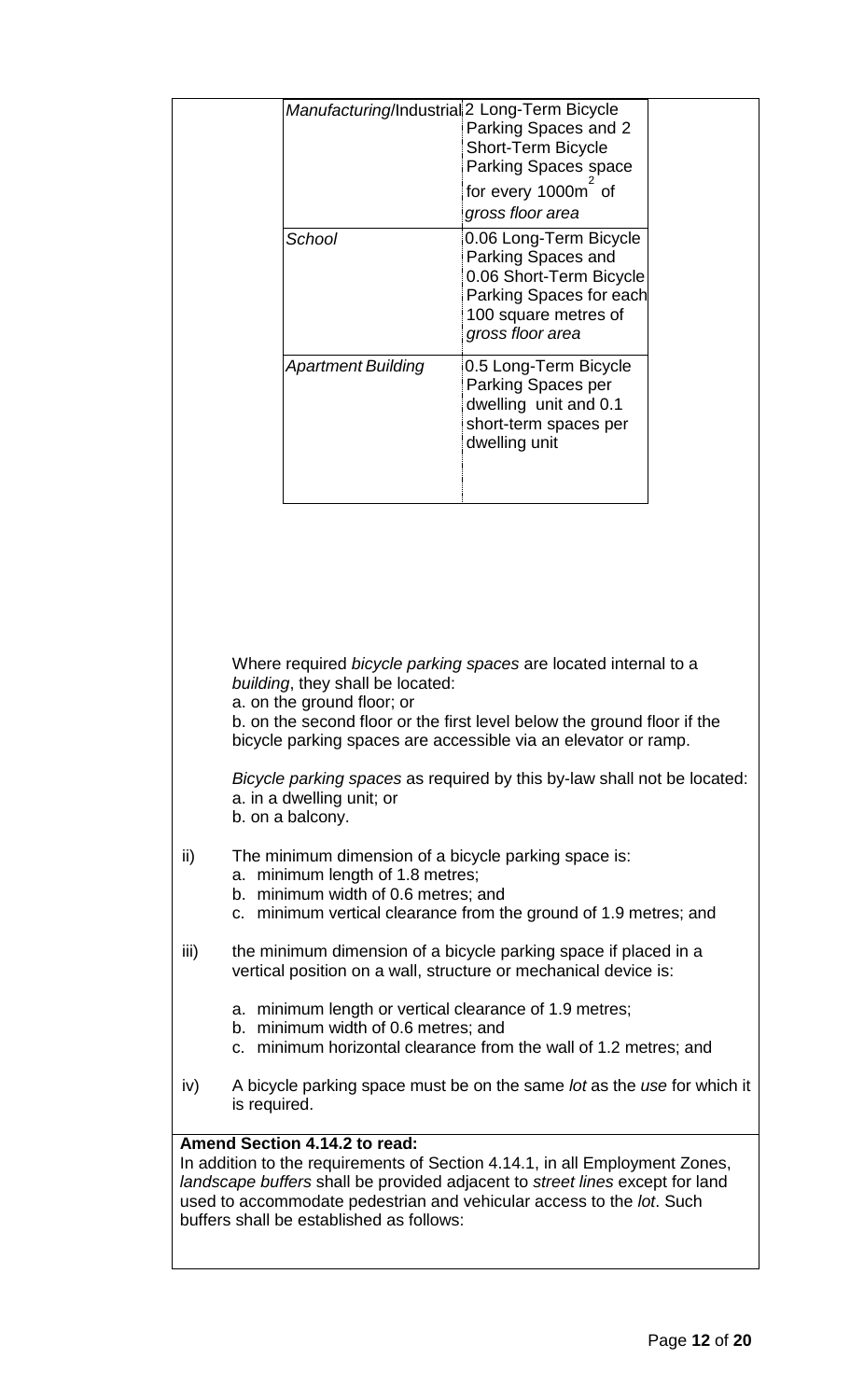| Location of Landscape<br><b>Buffer</b> | Minimum Width of Landscape<br><b>Buffer</b> |
|----------------------------------------|---------------------------------------------|
| <b>Front Yard</b>                      | 6.0 metres                                  |
| <b>Exterior Side and Rear</b><br>Yard  | 3.0 metres                                  |

#### **Amend Section 4.14.3 (iv) to re-number it to:**

 $• 4.14.X.$ 

#### **Amend section 4.14.1 (iii) to read:**

Any required planting in a buffer strip shall have a minimum height of 1500mm for coniferous vegetation, a minimum diameter measured at a height of 1.4m from grade of 60mm for deciduous vegetation, and a minimum height or spread of 450mm for shrubs, but shall not be permitted to exceed a height of 1.0 metres within a *daylighting triangle*.

#### **Add definitions:**

Accessibility Ramp

An [inclined plane](https://en.wikipedia.org/wiki/Inclined_plane) installed in addition to or instead of [stairs](https://en.wikipedia.org/wiki/Stairway) that permits users to access a ground *floor* from *grade*.

Accessibility Lift

A vertical platform lift that is not enclosed or covered, designed to raise a user to access a ground *floor* from *grade*.

#### **Amend Section 4.2:**

| Permitted     | Applicable   | Required     |
|---------------|--------------|--------------|
| Structure or  | Required     | Setback or   |
| Feature       | Yard(s)      | Permitted    |
|               |              | Encroachment |
| Accessibility | Permitted in | No required  |
| Ramps or      | any yard     | setback      |
| Wheelchair    |              |              |
| Lifts $(*2)$  |              |              |

## Add (\*2)

An *Accessibility Ramp* shall have a maximum gradient of 1 to 12. A *Wheelchair Lift* is permitted to elevate no higher than the first *storey* of the *building*, and have a maximum area no greater than 3.0 square metres.

#### **Amend all references to wheelchair ramps :**

To refer to them as accessibility ramps.

## **Add definition:**

#### Shipping Container

Means a container or structure designed for storage of goods and materials while under transport by boat, truck or rail, notwithstanding that it may not ever be used for such a purpose.

## **Amend Section 4.1.2 to add:**

When an accessory building is made up in whole or in part of *shipping container*(s), the accessory building shall be clad with exterior design materials similar to those used for the main building located on the lot.

#### **Amend Section 6.2.3 to add:**

(\*#) for a Dwelling Unit, the elevation of the lowest point of an opening to an area that may be used for parking or storage of a vehicle located inside or abutting the dwelling shall be:

(A) higher than the elevation of the street the lot abuts measured at its centerline directly across from the driveway leading to the parking space; or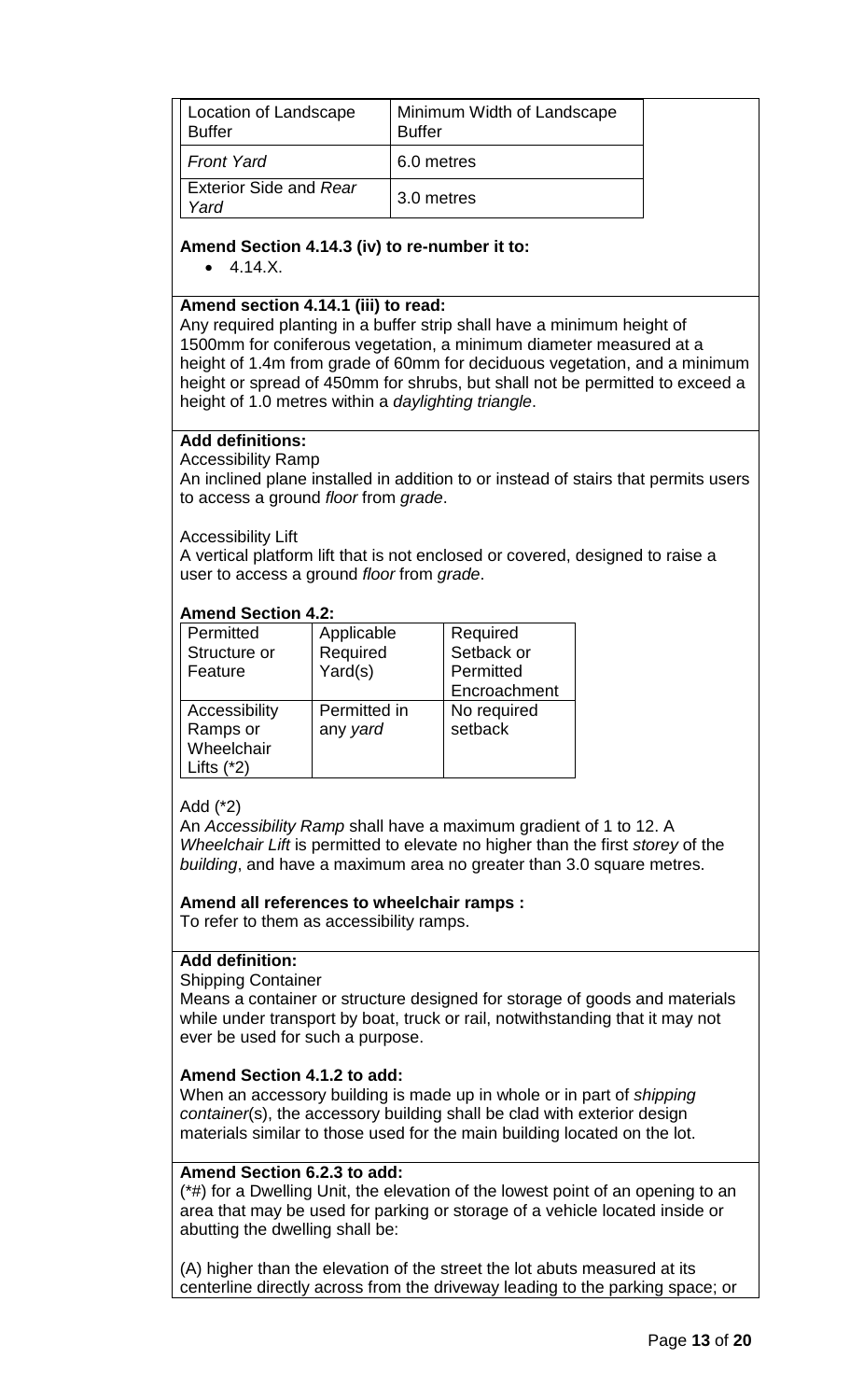(B) higher than the elevation of a public lane that the lot abuts measured at its centerline directly across from the driveway leading to the parking space; except as provided for in an approved site plan agreement.

## **Delete Section 5.5 iii).**

#### **Amend definition of Residential Structure, Accessory to read:** Residential Structure, Accessory

Means *accessory structures* that are not used for human habitation, but the *use* of which is naturally and normally incidental to, subordinate to, or exclusively devoted to, the principal *residential use* or dwelling and located on the same *lot* therewith. Residential accessory structures may include, but are not limited to: a change house/cabana; *private play structure*; gazebo; dog house or dog run; private greenhouse; shed; *patio* shelter; portable tent structures; standalone antennae or satellite dishes; and, standalone *solar panels*; but shall not include a detached garage or any mechanical equipment as defined under *air conditioner* or privacy screens erected on the ground*.* 

#### **Amend Section 4.2 encroachment provision to read:**

| Permitted<br>Structure or<br>Feature                                                                                                                                    | Applicable<br>Required<br>Yard(s) | Required<br>Setback or<br>Permitted<br>Encroachmont |
|-------------------------------------------------------------------------------------------------------------------------------------------------------------------------|-----------------------------------|-----------------------------------------------------|
| Drop awnings,<br>clothes poles, flag<br>poles, ornamental<br>light poles,<br>basketball nets.<br>retaining walls,<br>fences or other<br>similar accessory<br>structures | Permitted<br>in any<br>yard       | No required<br>setback                              |

## **Amend definition of Carport to read:**

**Carport** 

Means a *building* or *structure* attached to the principal or *main building*, which is not more than 60% enclosed by area of its walls, and may be used for the parking or storage of one or more *motor vehicles*.

## **Amend Section 4.1.2 to read:**

4.1.2 Accessory Buildings and Structures

*Accessory buildings*, *structures* and *uses* are permitted in all *zones* subject to the following provisions:

- i. The principle *use*, *building* or *structure* must already be established on the same *lot*.
- ii. No detached *accessory building or structure* may be used for human habitation or an occupation for gain, unless specifically permitted by this By-Law.
- iii. Unless otherwise specified, *accessory buildings* and *structures* shall comply with the following requirements.
- iv. *Accessory buildings* and *structures* are not permitted additional encroachments under Section 4.2 for structural or ornamental features.

| Permitted<br>feature or | Measure | Requirement |
|-------------------------|---------|-------------|
| structure               |         |             |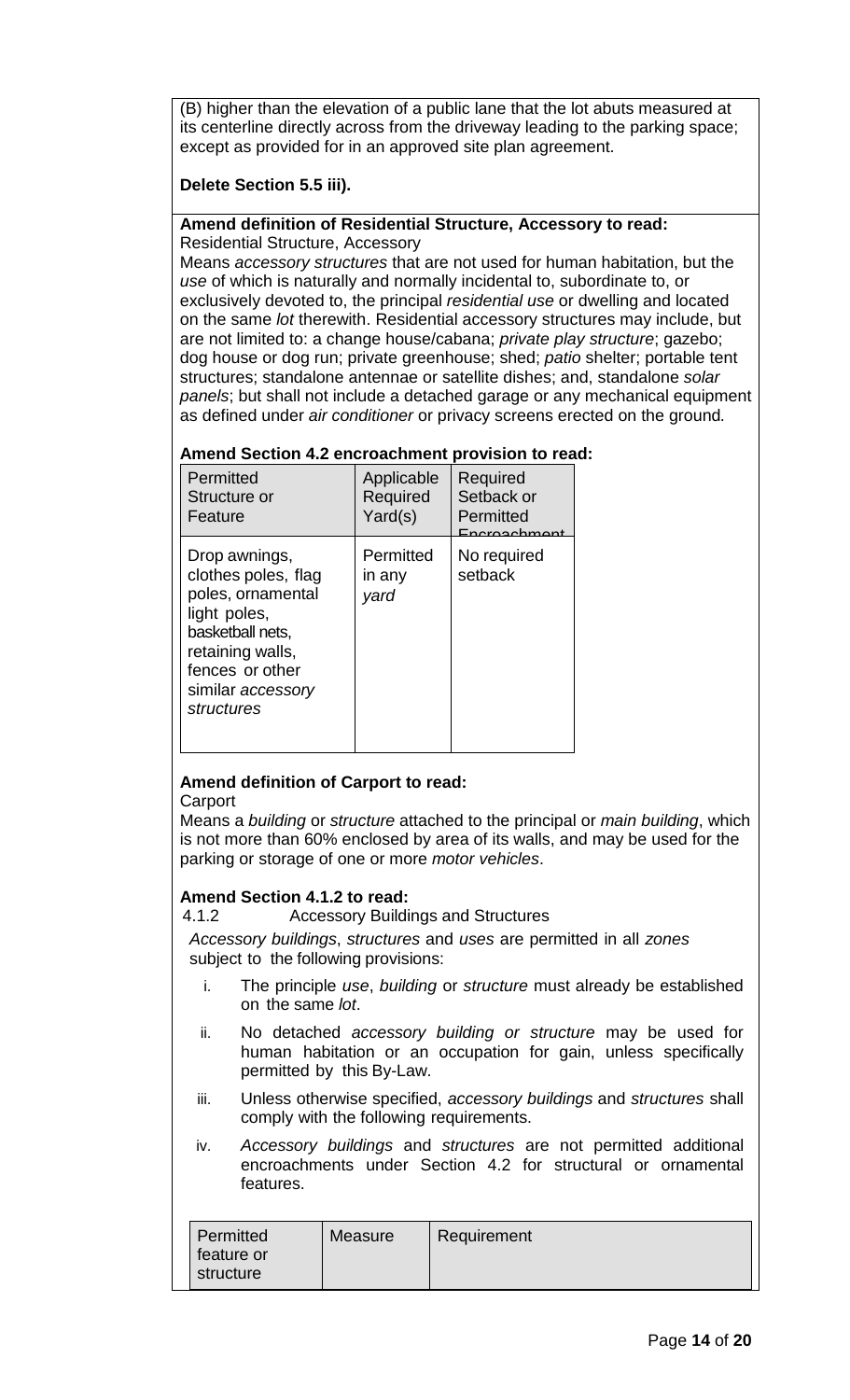| Detached<br>garage in a<br>residential zone  | Location               | Comply with all applicable yard<br>requirements of the zone in which they<br>are located                                                                 |
|----------------------------------------------|------------------------|----------------------------------------------------------------------------------------------------------------------------------------------------------|
|                                              | Height                 | Lesser of 4.6m or the height of the main<br>building on the lot                                                                                          |
| Residential<br>accessory<br>structures (RAS) | Location and<br>height | In accordance with Section 4.2                                                                                                                           |
| Accessory                                    | <b>Total lot</b>       | <b>Residential zones:</b>                                                                                                                                |
| buildings or<br>structures                   | coverage               | Lesser of 15% of the total lot area or 75%<br>of the ground floor area of the main<br>building on the lot                                                |
|                                              |                        | All other zones:                                                                                                                                         |
|                                              |                        | 15% of the lot area                                                                                                                                      |
|                                              | Height                 | Residential, UC, and C zones:                                                                                                                            |
|                                              |                        | Lesser of 4.6m or the height of the main<br>building on the lot                                                                                          |
|                                              |                        | All other zones:                                                                                                                                         |
|                                              |                        | The maximum permitted height of the zone<br>in which the accessory structure is located                                                                  |
|                                              | Corner lot<br>location | Commercial or Employment Zone abutting<br>any Residential Zone: Distance equal to<br>the minimum required front yard of the<br>abutting residential zone |

- iv) Notwithstanding Section 4.1.2 (iii) above, *accessory structures* in a residential *zone* shall be setback from the *lot line* in accordance with the requirements of Section 4.2 of this By-Law.
- v) The total *lot coverage* of all *Accessory Buildings and Structures* on a *lot* shall be as follows:

| Zone                               | Maximum Total<br>of Coverage                                                                           |
|------------------------------------|--------------------------------------------------------------------------------------------------------|
| <b>Residential</b><br><b>Zones</b> | the lesser of 15%<br>of the total lot<br>area or 75% of<br>the ground floor<br>area of the <i>main</i> |
| All Other Zones                    | 15% of the lot<br>area                                                                                 |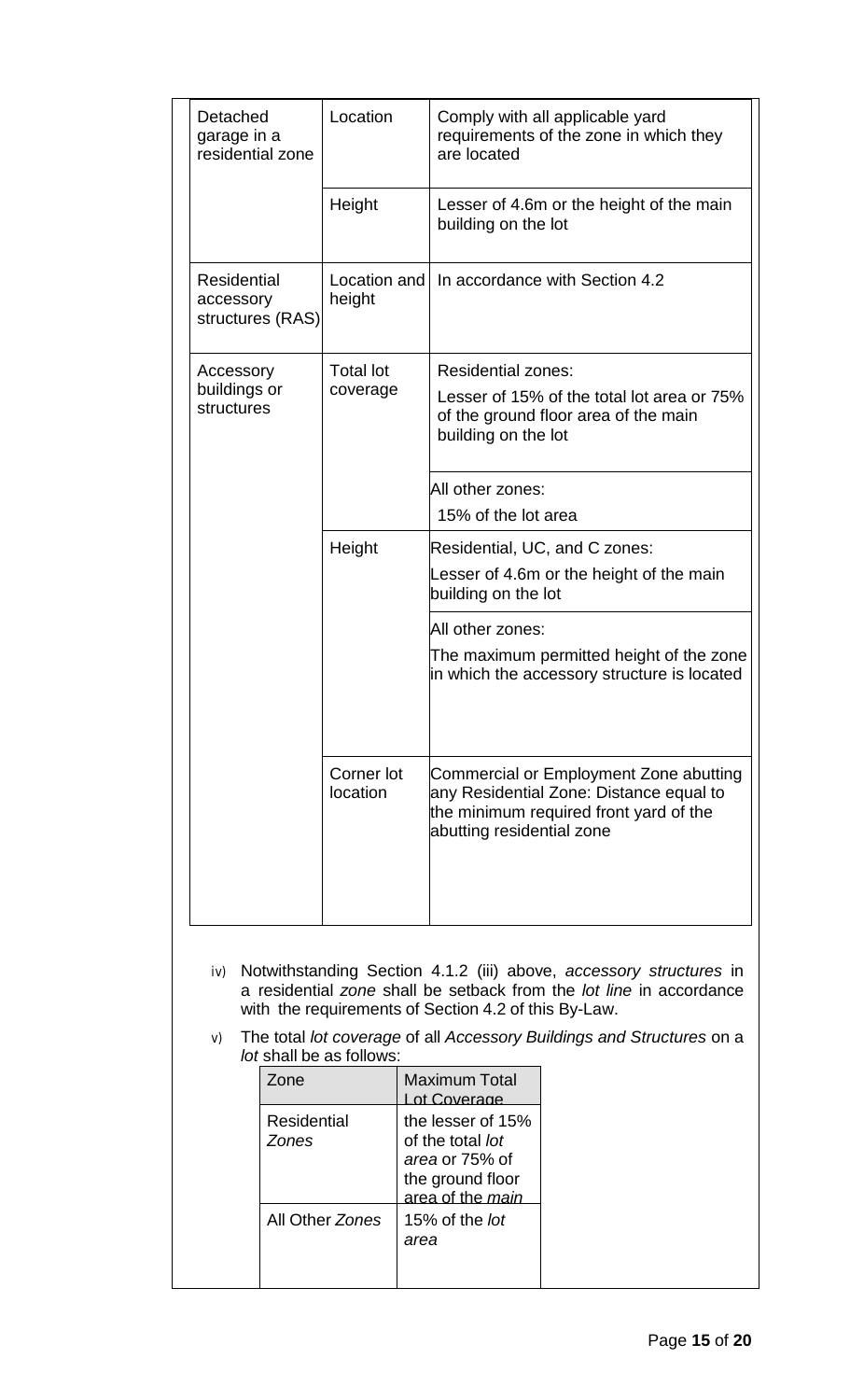## vi) *The* maximum *height* of an *accessory building or structure* shall be as follows:

| Zone                                                           | Maximum Height of<br><b>Accessory Structures</b>                                                              |
|----------------------------------------------------------------|---------------------------------------------------------------------------------------------------------------|
| Residential,<br>Urban Centre<br>and Commercial<br><b>Zones</b> | the lesser of 4.6<br>metres or the <i>height</i><br>of the main building<br>on the <i>lot</i>                 |
| All Other Zones                                                | the<br>maximum<br>permitted <i>height</i> of the<br>zone in<br>which the<br>accessory structure is<br>located |

vii)

Notwithstanding any other provision of this By-Law, the setback for *accessory buildings* or *structures* on a *corner lot* shall be as follows:

| Zones                                                                                | Applicable Minimum<br>Yards                        | Required<br><b>Setback</b>                                                                                                           |
|--------------------------------------------------------------------------------------|----------------------------------------------------|--------------------------------------------------------------------------------------------------------------------------------------|
| Residential<br>Zones                                                                 | Rear<br><i>Yard</i> or<br>Exterior<br>Side<br>Yard | 4.5<br>metres<br>from<br>flanking<br>street                                                                                          |
| Commercial<br>or<br>Employment<br>Zone<br>Abutting any<br><b>Residential</b><br>Zone | Exterior<br>Side Yard                              | Distance<br>equal to<br>the depth<br>of the<br>minimum<br>required<br>front yard<br>of the<br>abutting<br><b>Residential</b><br>Zone |

## **Amend Section 4.2 related to Residential Accessory Structures:**

| Permitted structure or feature                                                                   | Applicable<br>Yards  | Required setback of<br><b>Permitted Encroachment</b>    |
|--------------------------------------------------------------------------------------------------|----------------------|---------------------------------------------------------|
| <b>Residential Accessory</b><br>Structures up to 2.8 metres in<br>height*                        | Rear or Side<br>Yard | No closer than 1.0 metre from<br>rear or side lot line  |
| <b>Residential Accessory</b><br>Structures greater than 2.8 up<br>to 4.6 metres in height $(*1)$ | Rear or Side<br>Yard | No closer than 2.4 metres from<br>rear or side lot line |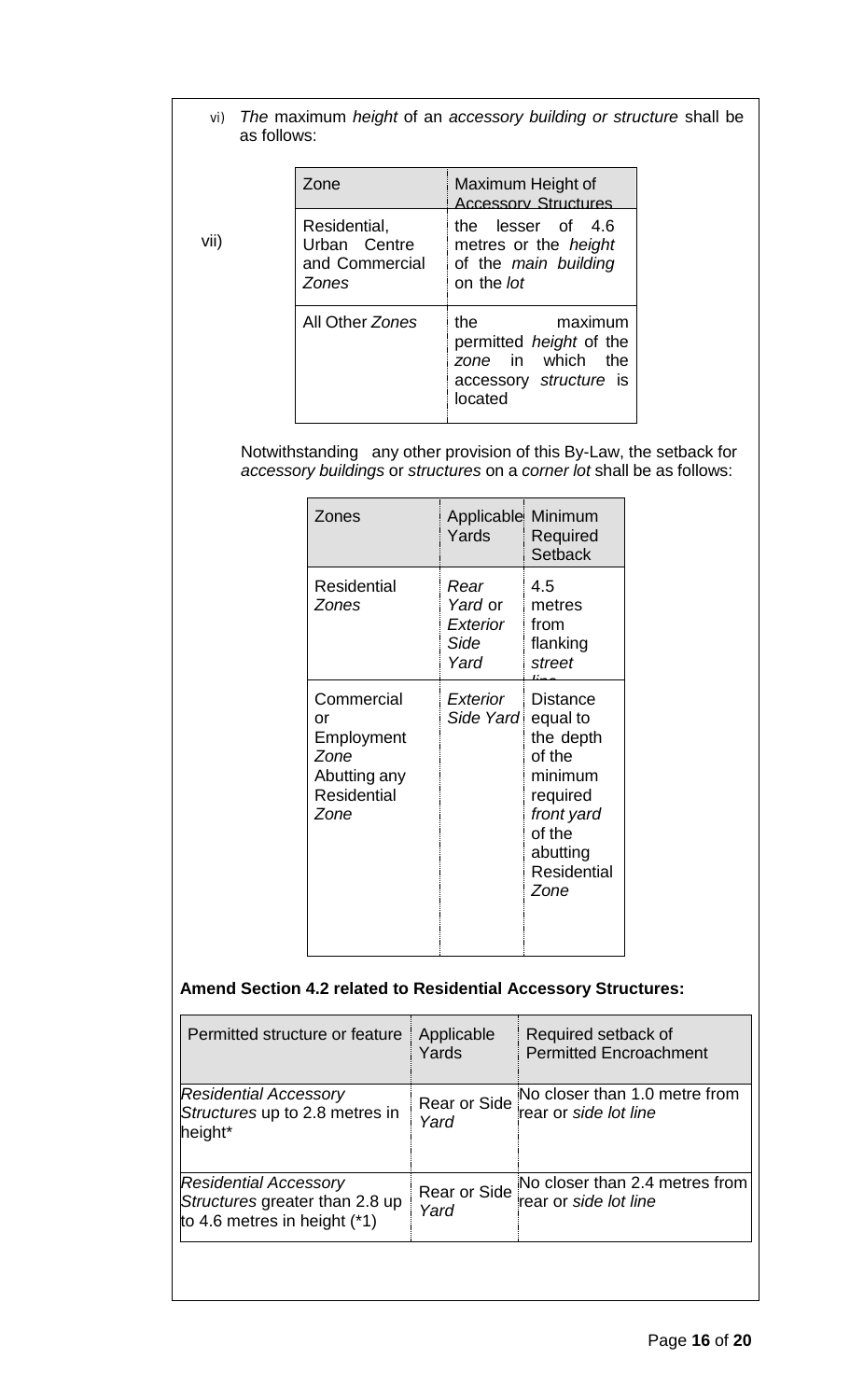**Add the definition of Residential Structure, Accessory to add the following words to the list of examples included:**  fuel tank with a capacity of less than 1500L

## **Add to section 4.19: Specific Use Provisions**

4.19.x Fuel Tanks

Where fuel tanks are permitted, the following standards shall apply to their location:

- i) In a residential zone, be located in accordance with the provisions of Residential Structure, Accessory.
- ii) In any other zone, be located in accordance with an approved site plan.
- iii) In any zone, be located in accordance with the requirements of the Technical Standards and Safety Authority and the Fire Code, as applicable.

## **Amend Section 4.2 to add:**

| Permitted                                                                 | Applicable                                           | <b>Required Setback or Permitted</b>                                                                                                                                                                                                                                                                       |
|---------------------------------------------------------------------------|------------------------------------------------------|------------------------------------------------------------------------------------------------------------------------------------------------------------------------------------------------------------------------------------------------------------------------------------------------------------|
| Structure or                                                              | Required                                             | Encroachment                                                                                                                                                                                                                                                                                               |
| Barbeque,<br>chiminea,<br>fireplace, fire pit,<br>or similar<br>structure | Permitted in<br>any yard of a<br>residential<br>zone | No closer than 4 metres from the edge<br>of the area capable of holding a flame<br>to any lot line, building, structure, deck,<br>hedge, tree, fence, right-of-way, or<br>overhead wire, subject to the Town's<br>By-law to Regulate Outdoor Burning<br>2009-64 or its successor by-law, as<br>applicable. |

## Amend Section 5.3.6 to read:<br>5.3.6 **Barrier Free Park**

**Barrier Free Parking Spaces** 

Off-street barrier free *parking spaces* shall be provided in accordance with the following. Provided barrier-free parking spaces are included within, and not additional to, required non-barrier-free parking spaces.

i) The minimum barrier free parking requirement shall be as  $f_0$ llows:

| <b>IUIIUWS.</b>                                         |                                        |                                         |
|---------------------------------------------------------|----------------------------------------|-----------------------------------------|
| <b>Total number</b><br>of parking<br>spaces<br>provided | <b>Required Type</b><br>A Spaces (Van) | <b>Required Type</b><br><b>B</b> Spaces |
| 1 to 12                                                 | 1                                      | 0                                       |
| 13 to 25                                                | 0                                      | 1                                       |
| 26 to 50                                                | 1                                      | 1                                       |
| 51 to 75                                                | 1                                      | $\overline{2}$                          |
| 76 to 100                                               | $\overline{2}$                         | $\overline{2}$                          |
| 101 to 133                                              | $\overline{2}$                         | 3                                       |
| 134 to 166                                              | 3                                      | 3                                       |
| 167 to 250                                              | 3                                      | 4                                       |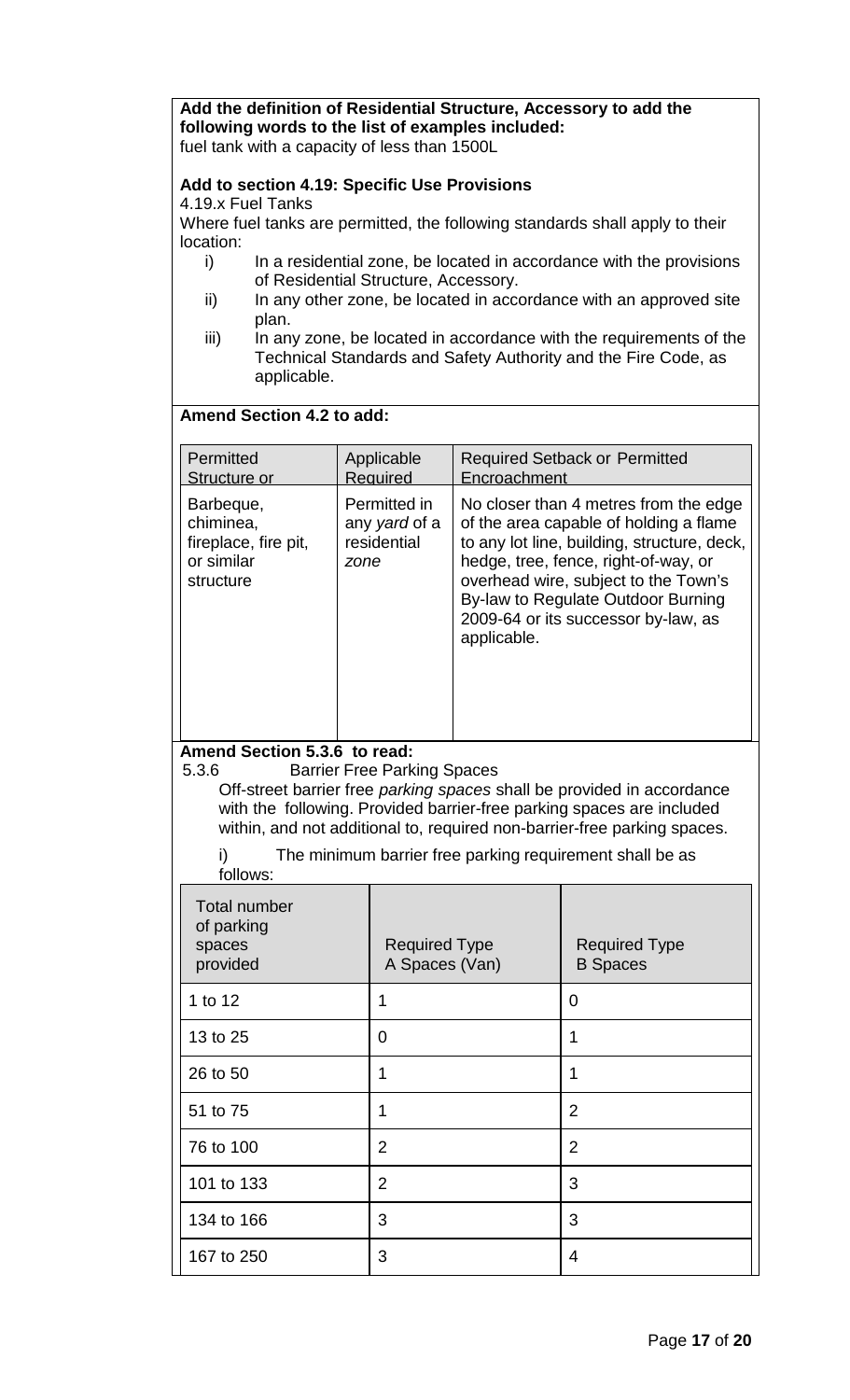| 251 to 300                                           | 4                                                                                                                                                                                                                                                                                                                                                                                                                                                                                                                                          | 4                                                                                                                                                                                              |           |
|------------------------------------------------------|--------------------------------------------------------------------------------------------------------------------------------------------------------------------------------------------------------------------------------------------------------------------------------------------------------------------------------------------------------------------------------------------------------------------------------------------------------------------------------------------------------------------------------------------|------------------------------------------------------------------------------------------------------------------------------------------------------------------------------------------------|-----------|
| 301 to 350                                           | 4                                                                                                                                                                                                                                                                                                                                                                                                                                                                                                                                          | 5                                                                                                                                                                                              |           |
| 351 to 400                                           | 5                                                                                                                                                                                                                                                                                                                                                                                                                                                                                                                                          | 5                                                                                                                                                                                              |           |
| 401 to 450                                           | 5                                                                                                                                                                                                                                                                                                                                                                                                                                                                                                                                          | 6                                                                                                                                                                                              |           |
| 451 to 500                                           | 6                                                                                                                                                                                                                                                                                                                                                                                                                                                                                                                                          | 6                                                                                                                                                                                              |           |
| 501 to 550                                           | 6                                                                                                                                                                                                                                                                                                                                                                                                                                                                                                                                          | 7                                                                                                                                                                                              |           |
| 551 to 600                                           | 7                                                                                                                                                                                                                                                                                                                                                                                                                                                                                                                                          | 7                                                                                                                                                                                              |           |
| 601 to 650                                           | $\overline{7}$                                                                                                                                                                                                                                                                                                                                                                                                                                                                                                                             | 8                                                                                                                                                                                              |           |
| 651 to 700                                           | 8                                                                                                                                                                                                                                                                                                                                                                                                                                                                                                                                          | 8                                                                                                                                                                                              |           |
| 701 to 750                                           | 8                                                                                                                                                                                                                                                                                                                                                                                                                                                                                                                                          | 9                                                                                                                                                                                              |           |
| 751 to 800                                           | 9                                                                                                                                                                                                                                                                                                                                                                                                                                                                                                                                          | 9                                                                                                                                                                                              |           |
| 801 to 850                                           | 9                                                                                                                                                                                                                                                                                                                                                                                                                                                                                                                                          | 10                                                                                                                                                                                             |           |
| 851 to 900                                           | 10                                                                                                                                                                                                                                                                                                                                                                                                                                                                                                                                         | 10                                                                                                                                                                                             |           |
| 901 to 950                                           | 10                                                                                                                                                                                                                                                                                                                                                                                                                                                                                                                                         | 11                                                                                                                                                                                             |           |
| 951 to 1000                                          | 11                                                                                                                                                                                                                                                                                                                                                                                                                                                                                                                                         | 11                                                                                                                                                                                             |           |
| 1001 and over<br>Type A and Type B.                  | space may be Type B.<br>Note: Where an uneven number of accessible parking spaces are required,<br>the extra Type B space may be changed to a Type A space.<br>Notwithstanding subsection i) above, the minimum barrier free parking<br>requirement for <i>medical</i> offices, clinics and facilities<br>outpatient services shall be the greater of the requirement of subsection i)<br>above or 10% of the total minimum parking requirement for the use,<br>providing at least 40% of the required barrier free spaces of each type of | 11 spaces plus 1% of the total number of spaces<br>(rounded up to the next whole number), to be<br>divided equally between Types A and B. If an<br>odd number of spaces is required, the extra | providing |
|                                                      | Amend definition of Lot Coverage to read:<br>Means the percentage of the lot area covered by all buildings, structures or<br>parts thereof, at or above average grade or established grade, exclusive of<br>uncovered decks, uncovered porches, pergolas, ornamental structures such<br>as mailboxes or birdhouses, and outdoor swimming pools.                                                                                                                                                                                            |                                                                                                                                                                                                |           |
| same section:<br>hundred percent of its requirement. | Amend Section 5.3.5 i) to read, and delete sections a, b, c, and d of the<br>A shared parking formula may be used for the calculation of required parking<br>for a mixed use development. A mixed use development means any<br>combination of uses provided for in the tables in this section. Where a use is<br>not provided for in the tables, its requirement at each time period is one                                                                                                                                                |                                                                                                                                                                                                |           |
| Type of Use                                          | Amend the tables in Section 5.3.5 i) to include:<br>Percentage of Peak Period                                                                                                                                                                                                                                                                                                                                                                                                                                                              |                                                                                                                                                                                                |           |
|                                                      | (Weekday)                                                                                                                                                                                                                                                                                                                                                                                                                                                                                                                                  |                                                                                                                                                                                                |           |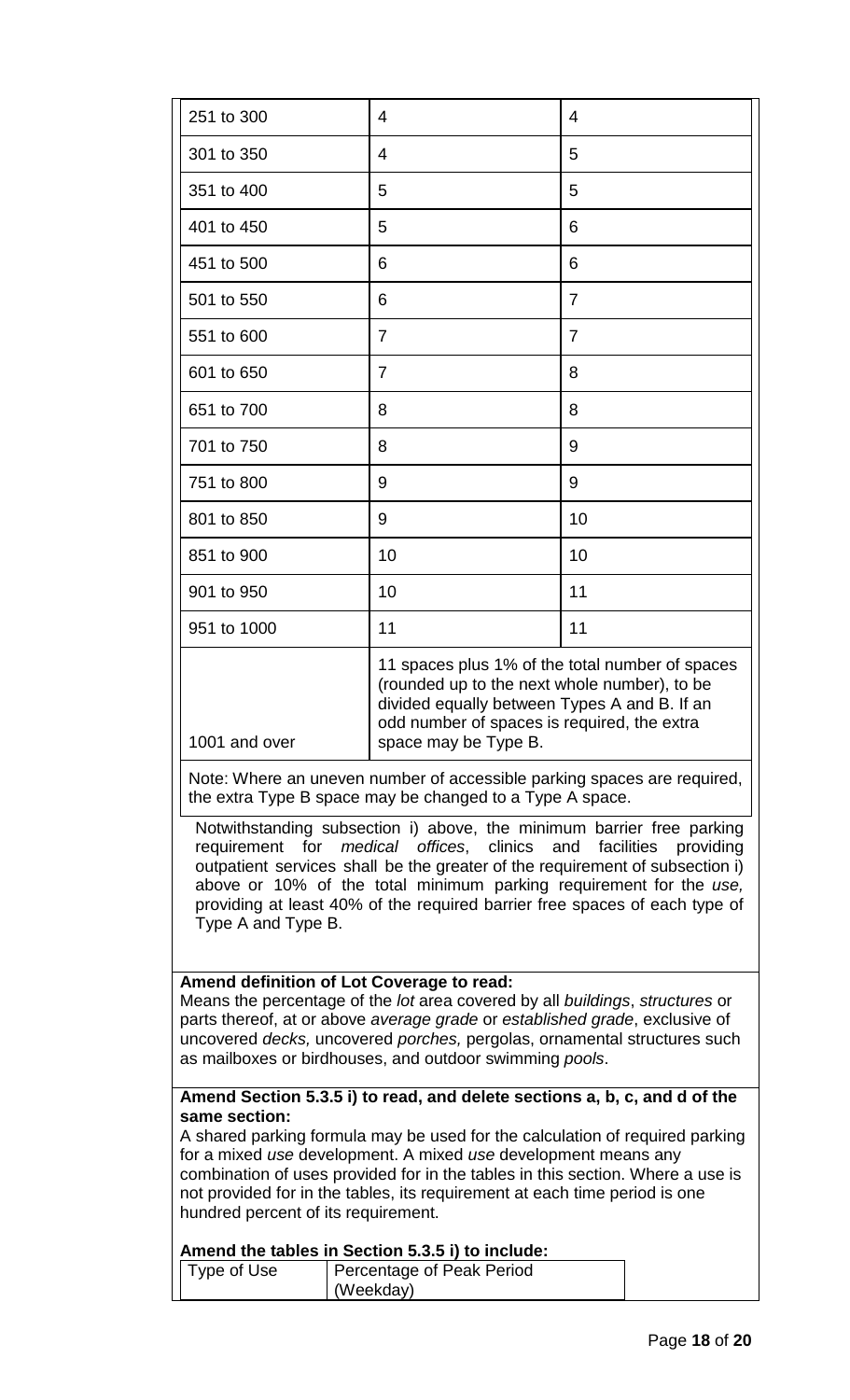|                         | Morn | Aft  | Even |
|-------------------------|------|------|------|
| Industrial or<br>office | 100% | 100% | 10%  |
| Recreational            | 25%  | 80%  | 100% |
| Hotel                   | 80%  | 80%  | 100% |
| Assembly                | 10%  | 25%  | 100% |

| Type of Use             | Percentage of Peak Period<br>(Weekend) |      |      |
|-------------------------|----------------------------------------|------|------|
|                         | Morn                                   | Aft  | Even |
| Industrial or<br>office | 10%                                    | 10%  | 10%  |
| Recreational            | 90%                                    | 100% | 100% |
| Hotel                   | 80%                                    | 80%  | 100% |
| Assembly                | 90%                                    | 90%  | 100% |

For the purposes of this section: a Recreational use includes Commercial Athletic Centres, Places of Entertainment, Studios, and similar uses; an Industrial or Office use includes Medical Offices, Manufacturing, and similar uses; and Assembly uses include Places of Worship, Banquet Facilities, and similar uses.

#### **Amend Section 5.3.5 i) c) to read:**

a building or group of *buildings* on the same *lot* containing a mix of *office* or *medical office*, *commercial uses* and *dwelling units*; or,

| Amend Section 5.3.2 to add:    |                                                                                                                  |
|--------------------------------|------------------------------------------------------------------------------------------------------------------|
| <b>Type or Nature of Use</b>   | <b>Minimum Off-Street Parking</b>                                                                                |
|                                | <b>Requirements</b>                                                                                              |
| Multiple-Unit Buildings within | The aggregate of:                                                                                                |
| <b>Employment Zones</b>        | • 1 parking space per 45 m2 of gross                                                                             |
|                                | floor area up to 1860 m <sup>2</sup> GFA;                                                                        |
|                                | • 1 <i>parking space</i> per 90 m2 of <i>gross</i><br>floor area from 1861 m <sup>2</sup> to 3720 m <sup>2</sup> |
|                                |                                                                                                                  |
|                                | GFA:                                                                                                             |
|                                | • 1 parking space per 185 m2 of gross                                                                            |
|                                | floor area greater than 3720 $m^2$ GFA                                                                           |
|                                |                                                                                                                  |

#### **Add within Section 5.5:**

Notwithstanding any other provision of this By-law, a driveway or an access shared across two lots shall be permitted. Compliance with any regulations of this By-law for a driveway or an access permitted by this section shall be based upon the entire width of the applicable access.

#### **Amend Section 6.5.1 to:**

Delete *Accessory Office* as a listed use

#### **Amend Section 6.5.1 (\*8) to read:**

Permitted as a principal use in the EM and EG zones. Within the EH zone, is permitted only as an accessory use and shall not exceed 25% of the GFA of the premises.

#### **Amend the definition of Day Nursery to read:**

#### Day Nursery

Means a *premises* where more than 5 children are provided with temporary care and/or guidance for a continuous period not exceeding 24 hours and is licensed in accordance with the Child Care and Early Years Act or its successor legislation.